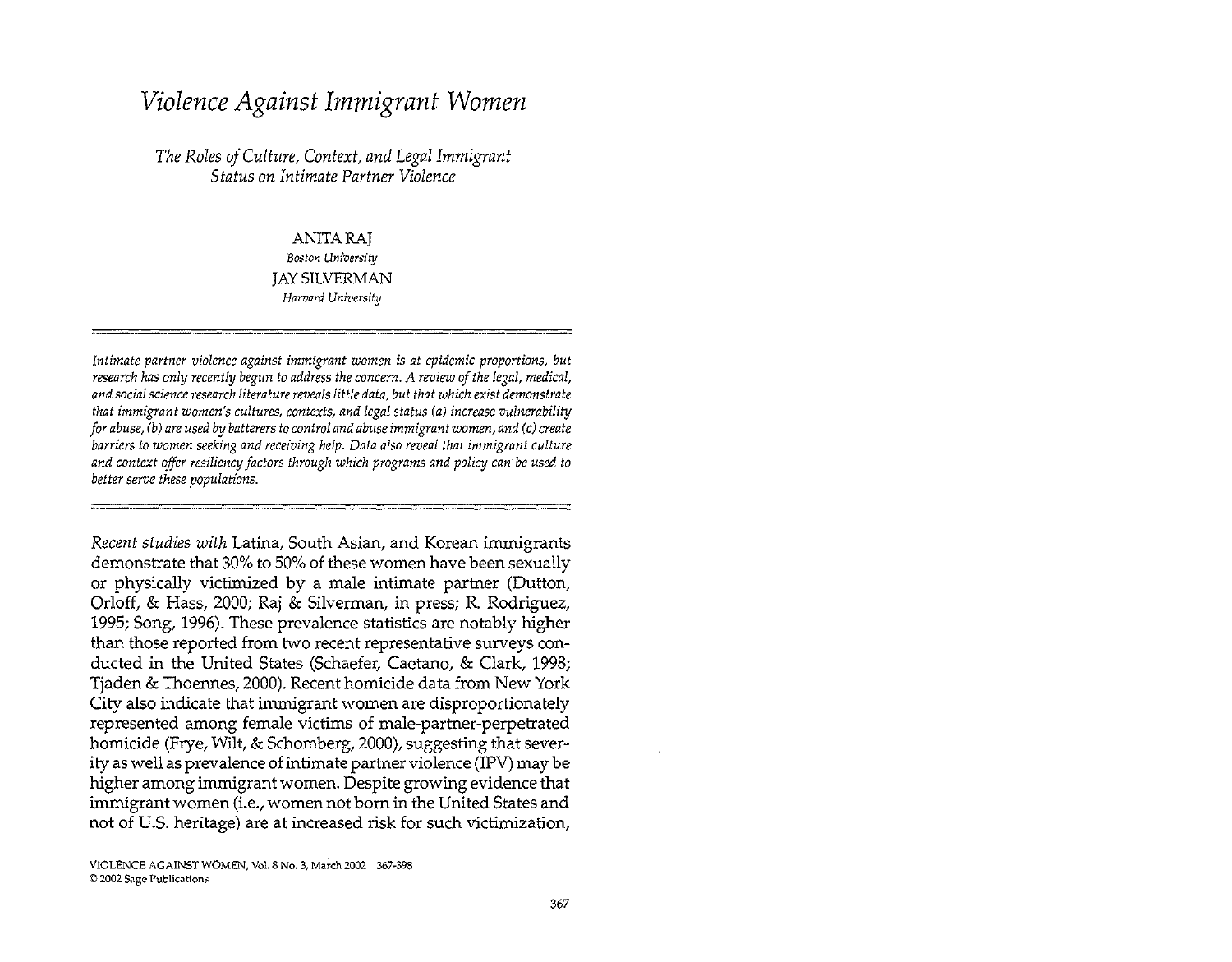until very recently there have been few efforts to address intimate partner violence in our growing immigrant communities in the areas of policy, research, and practice.

Legislation under the Violence Against Women Act of 2000 (VAWA II) and the establishment of a growing number of IPV service agencies tailored to specific immigrant groups (Merchant, 2000) are examples of recent important policy and practice efforts. However, research to inform policy and service practices has lagged far behind. A review of the published literature in psychology, sociology, anthropology, medicine, and law reveals a paucity of research on both the prevalence of IPV in immigrant communities and how immigrant status impacts women's risk for abuse. Furthermore, the small body of research conducted in this area has failed to include major immigrant and refugee populations, in particular, Europeans and Africans.

Studies to date have included predominantly South Asian (Indian and Pakistani), East Asian (Chinese, Taiwanese, and Japanese), Southeast Asian (Korean, Cambodian, Vietnamese, and Filipino), Middle Eastern (Lebanese, Yemeni, Iraqi, Afghani, and Iranian), Mexican, Central American (El Salvadorian and Guatemalan), and South American (Colombian) immigrant samples. These studies have focused primarily on samples of diverse nationalities with shared heritage (e.g., Latino and South Asian) and samples of similar socioeconomic level. Much of the literature is based on small qualitative studies and testimonials, further limiting generalizability of findings. The few quantitative studies are not of representative samples and include little data on immigrant status, primarily relying on comparisons with White Americans to demonstrate cultural issues.

Nonetheless, IPV research with immigrants provides much critical insight into how immigrant women's cultures, contexts, and legal status can (a) increase vulnerability to abuse, (b) be used by batterers to control and abuse immigrant women, and (c) create barriers to women seeking and receiving help. Thus, the purpose of this article is to critically review the legal, medical, and social science research literature and based on the findings, to suggest future directions for research, practice, and policy to assist battered immigrant women. Although both critical review of practice and policy related to IPV against immigrant women are also needed, this is beyond the scope of the current article.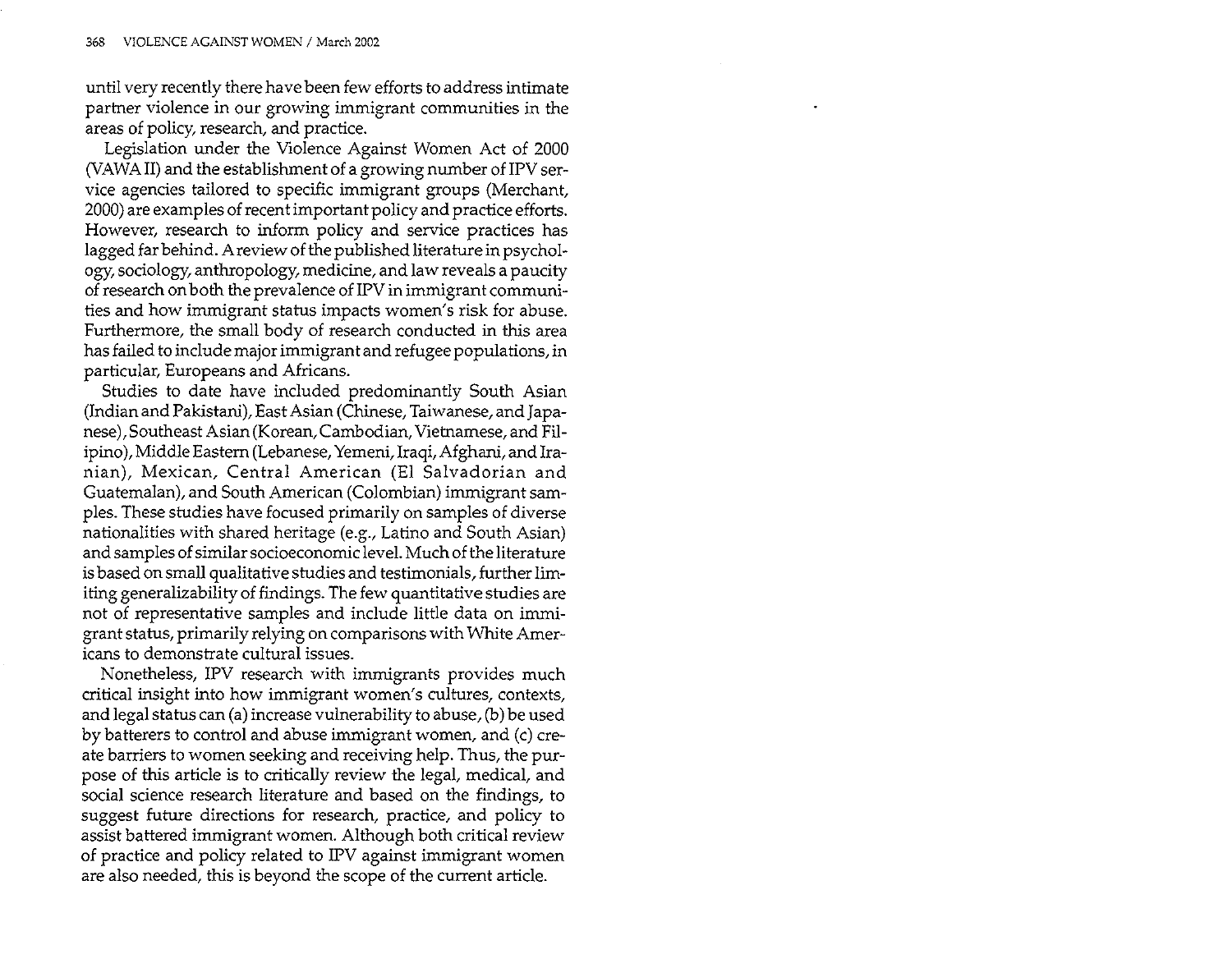# IMMIGRANT WOMEN'S VULNERABILITY TO BATTERING

Although there are formal and informal restrictions on violence against women in many countries, male violence against female intimate partners is of pandemic proportions (Heise, Ellsberg, & Gottmoeller, 1999). Violence against women is maintained in societies because of culture, social context, and laws that often uphold male control of female partners. For immigrant women, these issues may increase their vulnerability to an even greater extent as these women live within two often conflicting cultures and within a context in which they are isolated and viewed as other; furthermore, many of these women have undocumented or nonpermanent immigrant status, placing legal restrictions on them. (Undocumented status indicates that the immigrant to date does not have or has not attained legal immigration status.)

# CULTURES OF ORIGIN

There are many definitions of culture based on professional discipline and perspective. A review of meanings across disciplines defines culture as social doctrines taken on by a group, and this group is based on any of the following unifying social phenomena: race/ ethnicity, gender, class, religion, sexual orientation, region, national origin, age, and so forth (Raj, 2001). For the purposes of this article, culture will be defined based on region of origin.

Whereas cultural ideologies can help increase respect for women and consequently decrease the likelihood of abuse (e.g., respect for the mother), these ideologies can also serve to disempower women and increase the likelihood of abuse. Culturally bound, traditional gender roles have been cited as facilitating abuse of women in immigrant populations (Bui & Morash, 1999; Morash, Bui, & Santiago, 2000; Perilla, 1999; Perry, Shams, & DeLeon, 1998; Tran & Des Jardins, 2000). For example, findings from studies of Asian and Middle Eastern immigrant communities indicate that both men and women feel that if women do not stay within their prescribed roles, it is culturally acceptable for men to "discipline" them using physical abuse (Huisman, 1996; Kulwicki & Miller, 1999; Song, 1996; Tran, 1997).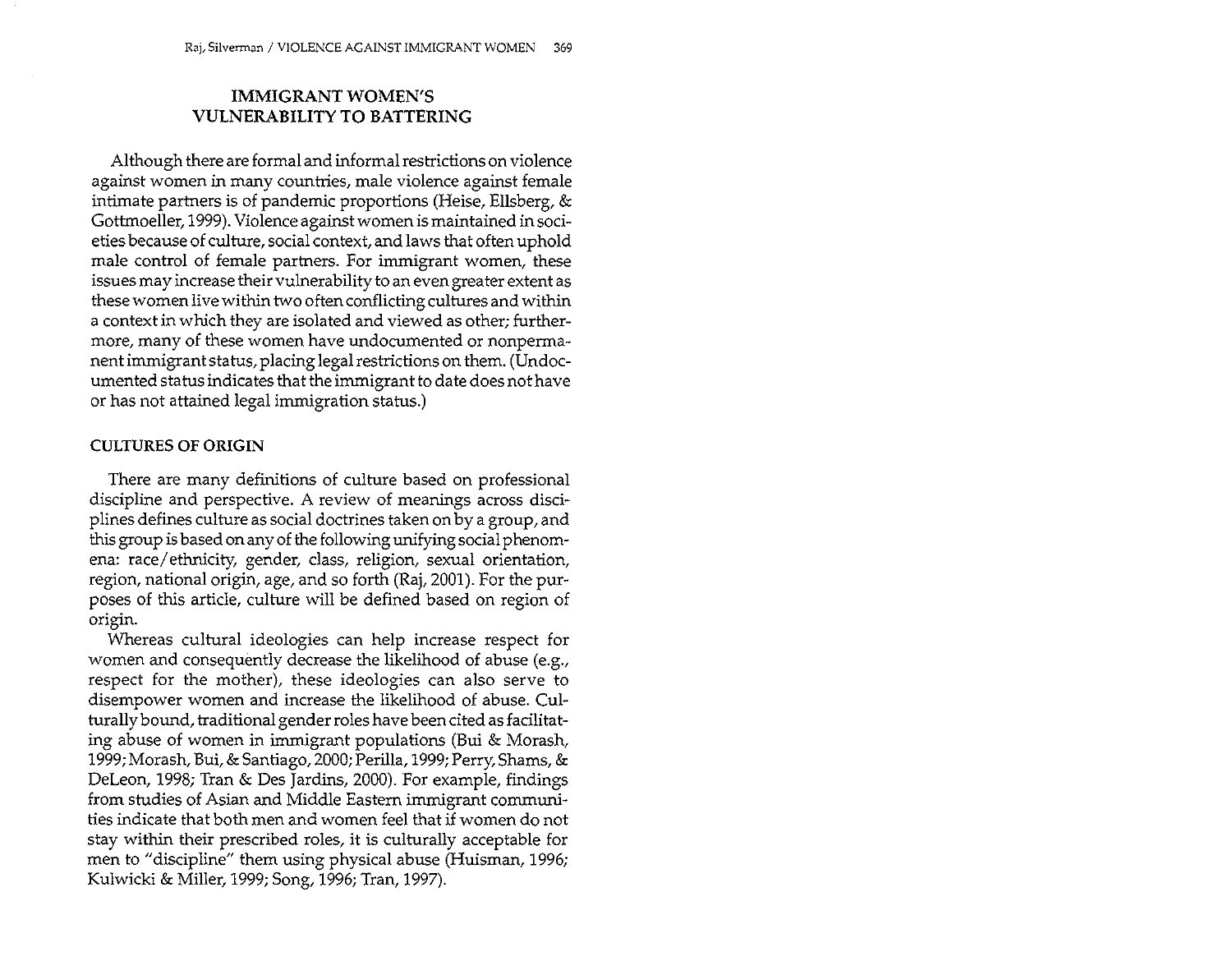Table 1 shows that across immigrant communities studied, gender roles not only serve as a justification for abuse, but they also increase women's vulnerability to abuse by keeping them isolated, subservient to male partners, and self-sacrificing to comm unity and family (e.g., Bui & Morash, 1999; George & Rahangdale, 1999; Perry et al., 1998). In addition, roles placing family responsibility on females (e.g., Bui & Morash, 1999; George & Rahangdale, 1999; Morash et al., 2000) and economic responsibility on males (George & Rahangdale, 1999; Morash et al., 2000) reduce options for women's separation from an abusive spouse and maintain male economic control in relationships. Traditional gender roles also promote male sexual prowess and dominance (Abraham, 1998; Morash et al., 2000), increasing women's risk for male partner infidelity and rape.

As immigrants become more acculturated, they may alter their ideologies to accommodate the presence of comparatively more egalitarian U.S. gender roles. Not surprisingly, women may have a greater investment in adopting such new roles, and studies of immigrant Asian and Middle Eastern communities indicate that changes in gender role ideology occur more quickly for women than men (Bui & Morash, 1999; Kulwicki & Miller, 1999; Moghissi & Goodman, 1999; Perry et al., 1998; Tran & Des Jardins, 2000). As ideologies change, behaviors may also change, and immigrant women may no longer be willing to conform to certain traditional gender-based norms. This may result in increased male efforts to control women, including violence; research with both Asians and Latinos demonstrates that male-perpetrated IPV is more common in couples where men hold more traditional gender roles than their wives (Bui & Morash, 1999; Morash et al., 2000; Rhee, 1997; Tran & Des Jardins, 2000; Yu, 1987).

In addition to gender role ideology, acceptability of violence against women also increases the likelihood of IPV perpetration (Heise et al., 1999; Silverman & Williamson, 1997). Intimate partner violence is viewed differently around the globe, as evidenced by the varying laws against the practice across nations (Heise et al., 1999). Many immigrants, including batterers, are not aware or accepting of IPV as a criminal offense (Bauer, Rodriguez, Quiroga, & Flores-Ortiz, 2000; Huisman, 1996; Perilla, 1999; Sorenson, 1996; Tran & Des Jardins, 2000), and many battered immigrant women simply accept the abuse as "normal" or "their fate" (Bauer et al.,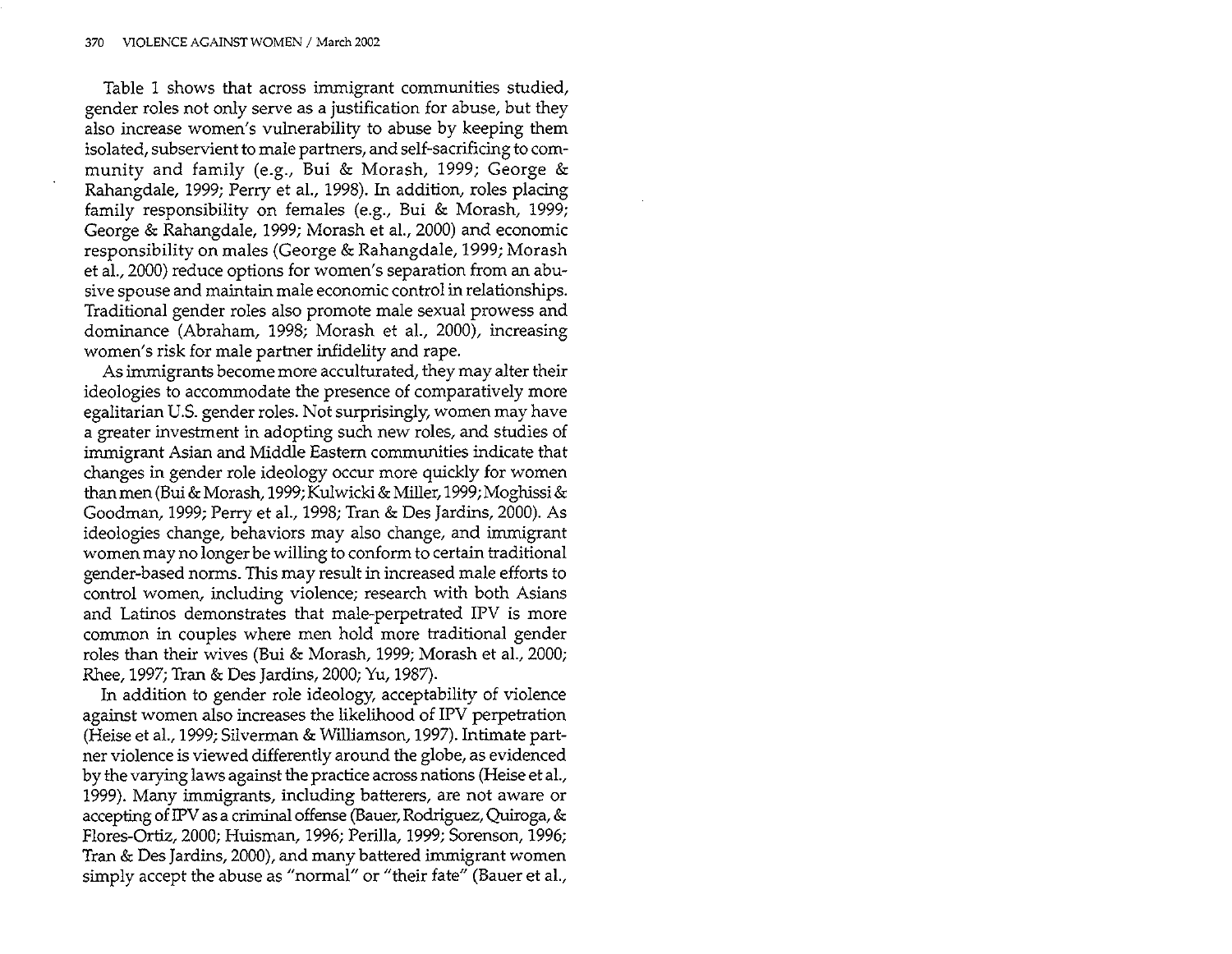2000; Huisman, 1996; Krishnan, Baid-Amin, Gilbert, El-Bassel, & Waters, 1998; Perilla, 1999).

### IMMIGRANT CONTEXT

As Table 1 shows, battered immigrant women are often isolated from family and friends due to their immigration experience (Bauer et al., 2000; Huisman, 1996; Jang, Lee, & Morelo-Frosch, 1990; Morash et al., 2000; Raj & Silverman, in press). A recent study of South Asian immigrant women found that more than half of the sample had no family in the United States (Raj & Silverman, in press). Although immigrant women may not have their own family geographically close, they often live with or close to their husband's family due to cultural dictates and economic necessity (Bauer et al., 2000; Huisman, 1996; Morash et al., 2000; Raj & Silverman, in press). This patrilocality appears to result not only in increased support of IPV but increased likelihood of abuse from in-laws (Huisman, 1996; Mehotra, 1999; Morash et al., 2000; Supriya, 1996). In some cultures, in-law abuse is reported to be more commonly perpetrated by female in-laws (Huisman, 1996; Mehotra, 1999; Morash et al., 2000; Supriya, 1996); this may be attributable in part to a female hierarchy representing women's only culturally sanctioned power.

Isolation may be an even greater issue for immigrant military wives (i.e., non-U.S. women who typically meet and marry U.S. military men while they are stationed overseas) and arranged brides (i.e., non-U.S.-residing foreign women identified through advertisements, match-making organizations, or referrals who marry U.S.-residing citizens or legal permanent residents [LPRs]; the women are often called *mail-order brides).* Because popular sentiment regarding these women is that they are taking advantage of American men and the U.S. economy, there is often little sympathy in cases where such women are abused (Haile-Marium & Smith, 1999).

It is estimated that since World War II there have been more than 200,000 immigrant military wives, mostly Asian (Anderson, 1993). These women are at risk for IPV not only because IPV is both more common and more severe in military than civilian families (Anderson, 1993; Miles Foundation, 2000; Shupe, Stacey, & Hazlewood, 1997) but also because transient military life reduces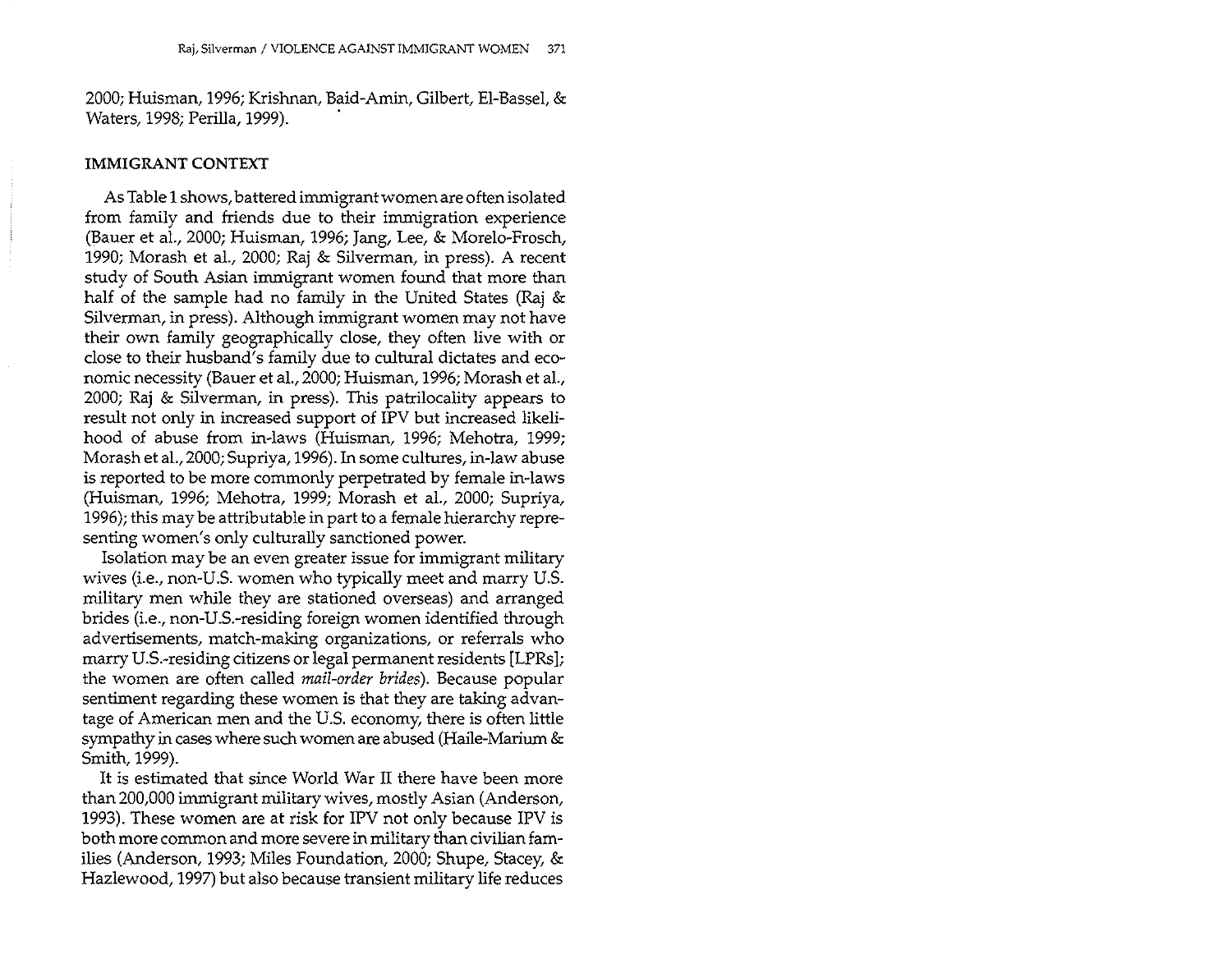TABLE I Cultural and Contextual Factors Increasing Immigrant Women's Vulnerability for Intimate Partner Violence (IPV)

| <b>Aspects</b>                   | <b>Manifestation</b>                                                                      | <b>Populations</b>     | Source(s)                                                                                                                                                                                                         |
|----------------------------------|-------------------------------------------------------------------------------------------|------------------------|-------------------------------------------------------------------------------------------------------------------------------------------------------------------------------------------------------------------|
| Culture                          |                                                                                           |                        |                                                                                                                                                                                                                   |
| Female<br>gender roles           | • Family and community first, themselves last -<br>Family harmony is their responsibility | Latino and<br>Asian    | • Bui & Morash, 1999; Chow, 1989; Dutton, Orloff, & Hass,<br>2000; George & Rahangdale, 1999; Huisman, 1996; Morash,<br>Bui, & Santiago, 2000; Song, 1996; Supriya, 1996; Tran,<br>1997; Tran & Des Jardins, 2000 |
|                                  | • Be submissive; obey and serve husband                                                   | • Latino and<br>Asian  | • Bui & Morash, 1999; Chin, 1994; Morash et al., 2000; Perilla,<br>1999; Perry, Shams, & De Leon, 1998; Supriya, 1996                                                                                             |
|                                  | • Isolation within the family                                                             | • Latino               | • Perilla et al., 1994                                                                                                                                                                                            |
|                                  | • Passivity and silence                                                                   | • South Asian          | · George & Rahangdale, 1999                                                                                                                                                                                       |
| Male gender<br>roles             | • Be dominant and aggressive                                                              | • Latino and<br>Asian  | Bui & Morash, 1999; Mehotra, 1999; Morash et al., 2000;<br>Rhee, 1997; Song, 1996; Tran, 1997; Tran & Des Jardins, 2000.                                                                                          |
|                                  | • Be respected; respect means power                                                       | • Latino               | • Perilla, 1999                                                                                                                                                                                                   |
|                                  | • Economic provider                                                                       | • Mexican and<br>Asian | • George & Rahangdale, 1999; Morash et al., 2000; Song,<br>1996                                                                                                                                                   |
|                                  | • Sexual prowess is glorified                                                             | • Mexican              | • Morash et al., 2000                                                                                                                                                                                             |
|                                  | • Sexually entitled to female partners                                                    | • Mexican and<br>Asian | • Abraham, 1998; Morash et al., 2000; Tran & Des Jardins,<br>2000                                                                                                                                                 |
| <b>Justification</b><br>of abuse | • Male sexual jealousy justifies violence                                                 | • Latino and<br>Asian  | • Morash et al., 2000; Perilla, 1999; Song, 1996; Tran, 1997;<br>Tran & Des Jardins, 2000                                                                                                                         |
|                                  | • Stay with batterer because "devoted"                                                    | • Latino               | • Bauer, Rodriguez, Quiroga, & Flores-Ortiz, 2000                                                                                                                                                                 |
|                                  | • Males protect women from acculturation                                                  | • South Asian          | • George & Rahangdale, 1999                                                                                                                                                                                       |
|                                  | • Women report men are violent because<br>they lack place to channel aggression           | • South Asian          | • Mehotra, 1999                                                                                                                                                                                                   |
| Acceptability<br>of violence     | • Batterers do not know it is wrong or illegal                                            | • Asian and<br>Latino  | • Sorenson 1996                                                                                                                                                                                                   |
|                                  | • Battered women view abuse as their fate                                                 | • Asian                | • Huisman, 1996; Krishnan, Baid-Amin, Gilbert,<br>El-Bassel, & Waters, 1998                                                                                                                                       |

 $\ddot{\phantom{0}}$ 

 $\bullet$ 

÷,

 $\bar{\mathcal{A}}$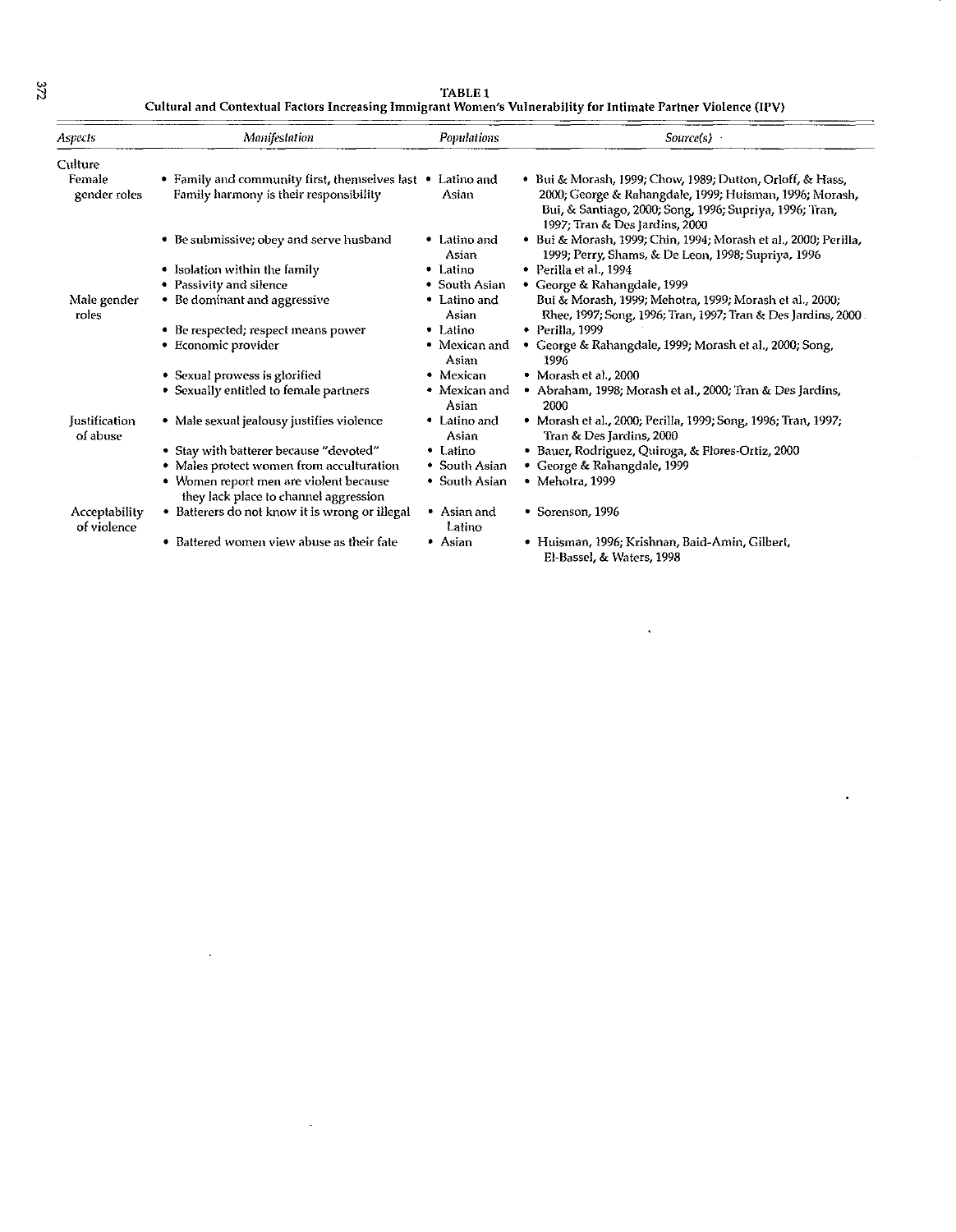| Context                        | • Battered women view abuse as acceptable<br>and normal to relationships                                                                                                                     | • Latino                                     | • Bauer et al., 2000; Perilla, 1999                                                                                                                          |
|--------------------------------|----------------------------------------------------------------------------------------------------------------------------------------------------------------------------------------------|----------------------------------------------|--------------------------------------------------------------------------------------------------------------------------------------------------------------|
| Isolation                      | • Women immigrate without friends or<br>family of their own                                                                                                                                  | • Asian and<br>Latino                        | • Bauer et al., 2000; Huisman, 1996; Jang, Lee, & Morelo-<br>Frosch, 1990; Morash et al., 2000; Raj & Silverman, in<br>press; Song, 1996; Tran, 1997         |
|                                | • Military and mail-order wives more isolated<br>• His family abusive or supports the abuse                                                                                                  | Asian<br>٠<br>• Asian and<br>Latino          | • Anderson, 1993; Haile-Marium & Smith, 1999; Naryan, 1995<br>• Huisman, 1996; Mehotra, 1999; Morash et al., 2000; Supriva,<br>1996                          |
| Economic<br>insecurity         | • Associated with substance use, gambling,<br>infidelity, and IPV                                                                                                                            | • Latino.<br>Middle<br>Eastern, and<br>Asian | · Moghissi & Goodman, 1999; Morash et al., 2000; Perilla,<br>Bakeman, & Norris, 1994; Perry et al., 1998; Rhee, 1997;<br>Song, 1996; Tran, 1997              |
|                                | Legal vulnerability (without Violence Against Women Act protection)                                                                                                                          |                                              |                                                                                                                                                              |
|                                | Undocumented • No safety from threat of deportation                                                                                                                                          | <b>NA</b>                                    |                                                                                                                                                              |
| Spousal visa                   | • U.S. residency contingent on marriage<br>• Citizen/legal permanent resident spouse<br>can petition for conditional residency and<br>jointly apply for permanent residency after<br>3 years | NA                                           | • Illegal Immigration Reform and Immigrant Responsibility<br>Act of 1996 (IIRIRA 1996); Marriage Fraud Act of 1986;<br>Orloff, 2000; Rae, 1988; Tucker, 1989 |
|                                | • Should marriage end, responsibility to<br>prove "good faith" on person leaving the<br>marriage                                                                                             | NA                                           | • IIRIRA 1996; Marriage Fraud Act of 1986; Orloff & Kelly,<br>1995                                                                                           |
|                                | • Can be deported for crimes (e.g., shoplifting)                                                                                                                                             | NΑ                                           | • IIRIRA 1996                                                                                                                                                |
| Work visa                      | • Stay in United States contingent on job<br>sponsorship                                                                                                                                     | NA                                           |                                                                                                                                                              |
|                                | • Can be deported for crimes (e.g., shoplifting)                                                                                                                                             | NA                                           | • IIRIRA 1996                                                                                                                                                |
| Legal<br>permanent<br>resident | • Can be deported for crimes (e.g., shoplifting)                                                                                                                                             | NΑ                                           | • IRIRA 1996                                                                                                                                                 |

 $\bar{z}$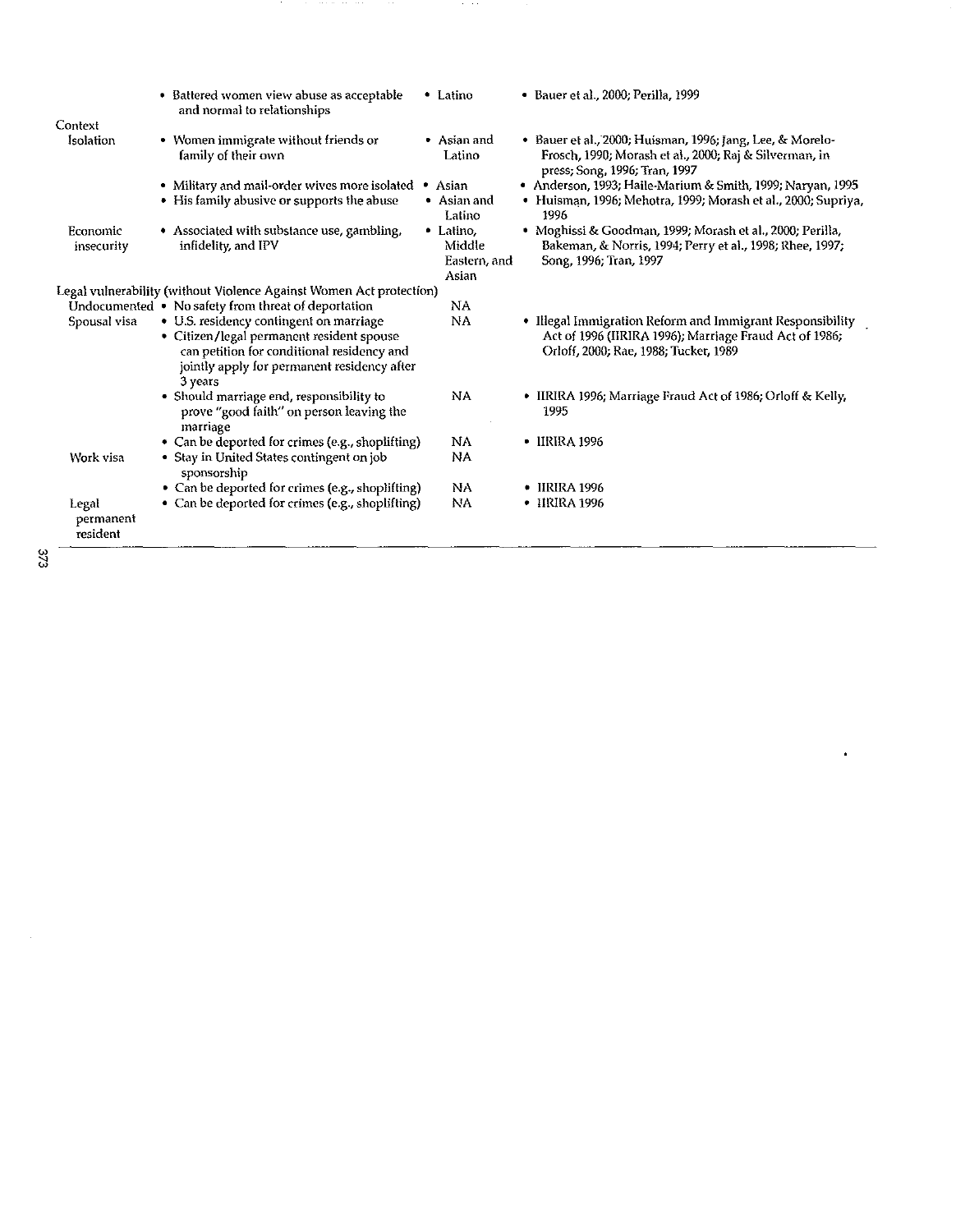their ability to build systems of social support (Haile-Marium & Smith, 1999). Furthermore, this transience makes changing immigrant status more difficult as a steady residence is needed for the extensive paperwork to be processed over time; many of these women live for many years in the United States or on U.S. military bases and have children who are U.S. citizens, but they themselves remain on spousal visas (Haile-Marium & Smith, 1999).

Arranged brides are less common; Naryan (1995) suggested that approximately 2,000 to 3,500 American residents annually marry arranged brides. The majority of these are older White men looking for more "traditional" women; their brides are often Southeast Asian and Eastern European, from poorer countries marked by political turmoil. However, many first- and secondgeneration immigrant men settled in the United States also look for " more traditional" women from their countries of origin using a similar system or through arranged marriages. Whereas this latter situation is notably different from the former, as it is culturally normative and does not include the additional power dynamic of racial hierarchy, both situations often involve men's desire for submissive wives. Thus, the likelihood of men's controlling and abusive treatment of women may be greater in these situations (Naryan, 1995).<sup>1</sup>

Economic insecurity of immigrants has also been cited as increasing environmental stress and the likelihood of abuse. Language barriers, lack of education, Jack of job skills necessary in the United States (e.g., technical skills), and racial/ethnic and immigrant discrimination limit immigrant men's ability to procure and maintain employment. Consequently, these men may be more likely to turn to substance abuse and other self- and familydestructive behaviors such as gambling and infidelity (Morash et al., 2000; Perilla, Bakeman, & Norris, 1994; Perry et al., 1998; Rhee, 1997; Tran & Des Jardins, 2000); men in such situations are also more likely to perpetrate IPV (Moghissi & Goodman, 1999; Perilla et al., 1994; Perry et al., 1998; Tran & Des Jardins, 2000; Yu, 1987).

# **IMMIGRANT STATUS**

Noncitizen immigrant women are recognized as being at increased risk for IPV due to their lack of legal rights (Orloff,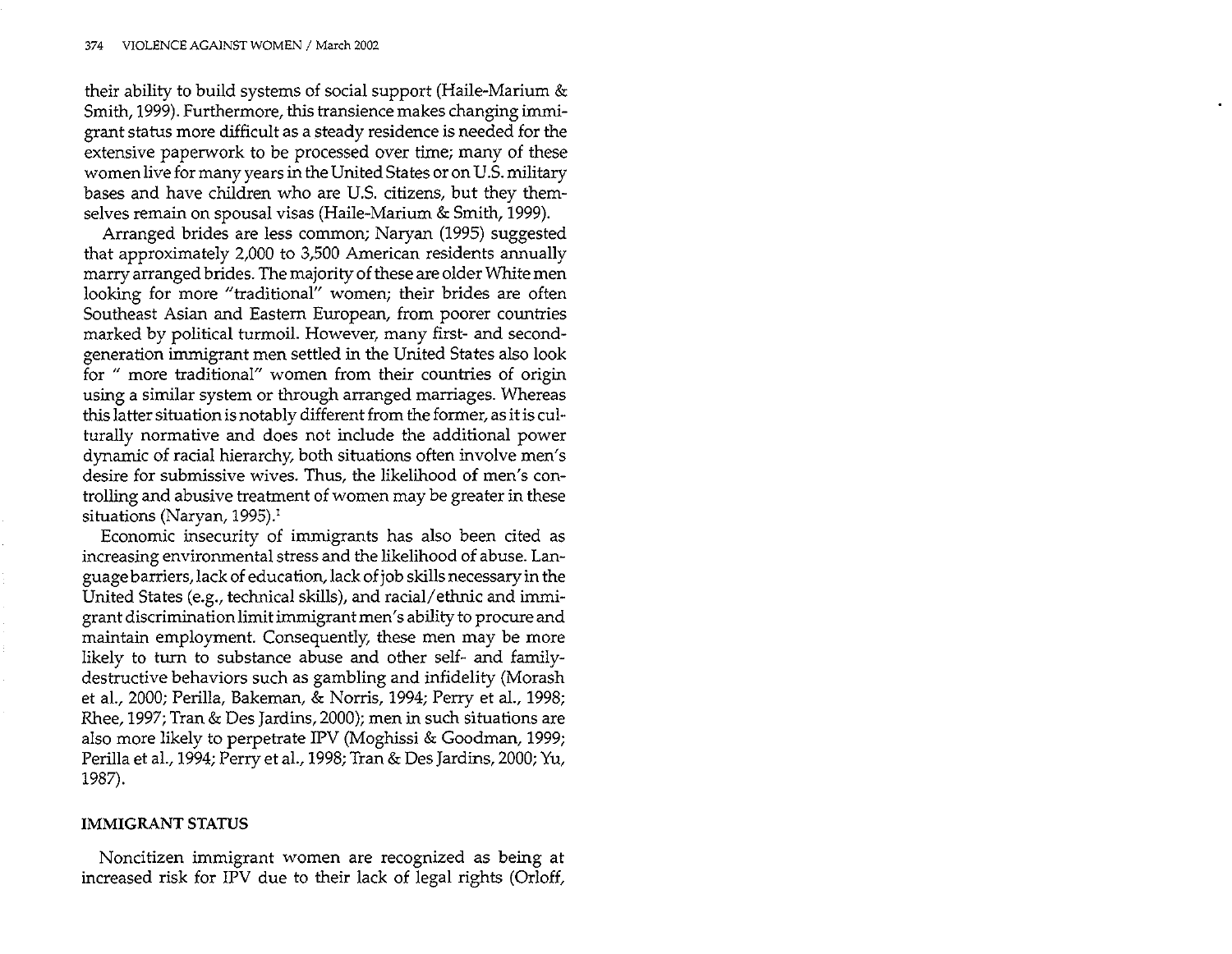2000). Furthermore, there is a hierarchy of immigrant status, and women's place in this hierarchy relates to their vulnerability to abuse. For undocumented immigrant women, deportation is a constant threat that batterers can use against them.

Each year, hundreds of thousands of women enter the United States as a spouse of a U.S. citizen or legal permanent resident (Immigration and Naturalization Services [INS], 1997), coming to the United States with significant disadvantages in social status and resources compared with their male partners (Rumbaut, 1989). Women whose immigrant status is attached to their husbands' U.S. citizenship or LPR status enjoy somewhat greater legal protection than do undocumented immigrant women, but they too are vulnerable due to the structure of immigration law. As Table 1 shows, unless they are aware of and have obtained protection under the Violence Against Women Act (VAWA) protections of 1994 and 2000, these immigrant spouses are reliant on their husbands for their legal right to remain in the United States and for petitioning for their permanent residency status (Orloff, 2000; Rae, 1988; Tucker, 1989). Thus, control over the immigrant spouse's immigration status is, in the absence of VAWA protection, solely in the hands of the citizen or LPR spouse. If the marriage dissolves prior to the immigrant spouse obtaining permanent residency status, again in the absence of VAWA protection, the immigrant spouse will remain undocumented and can be deportable as an illegal alien. Thus, abused immigrant women ignorant of or unwilling to obtain VAWA protection and without LPR status may be very unlikely to choose to leave a batterer or report his abuse to authorities (Orloff & Kelly, 1995). Furthermore, if the U.S. citizen or LPR spouse opts not to file for permanent residency status on their spouse's behalf, in the absence ofVAWA protection, the immigrant spouse cannot attain legal immigration status (Orloff, 2000), maintaining dependence on the batterer. Disturbingly, research has found that in abusive relationships, 72% of citizen and LPR spouses do not file immigration papers for their wives (Dutton et al., 2000).

Although women who are lawful permanent residents in the United States may not have been or are no longer reliant on marriage for their immigrant status, they can still be vulnerable to abuse based on their status. Legal permanent residents are often in the United States on work visas and must maintain their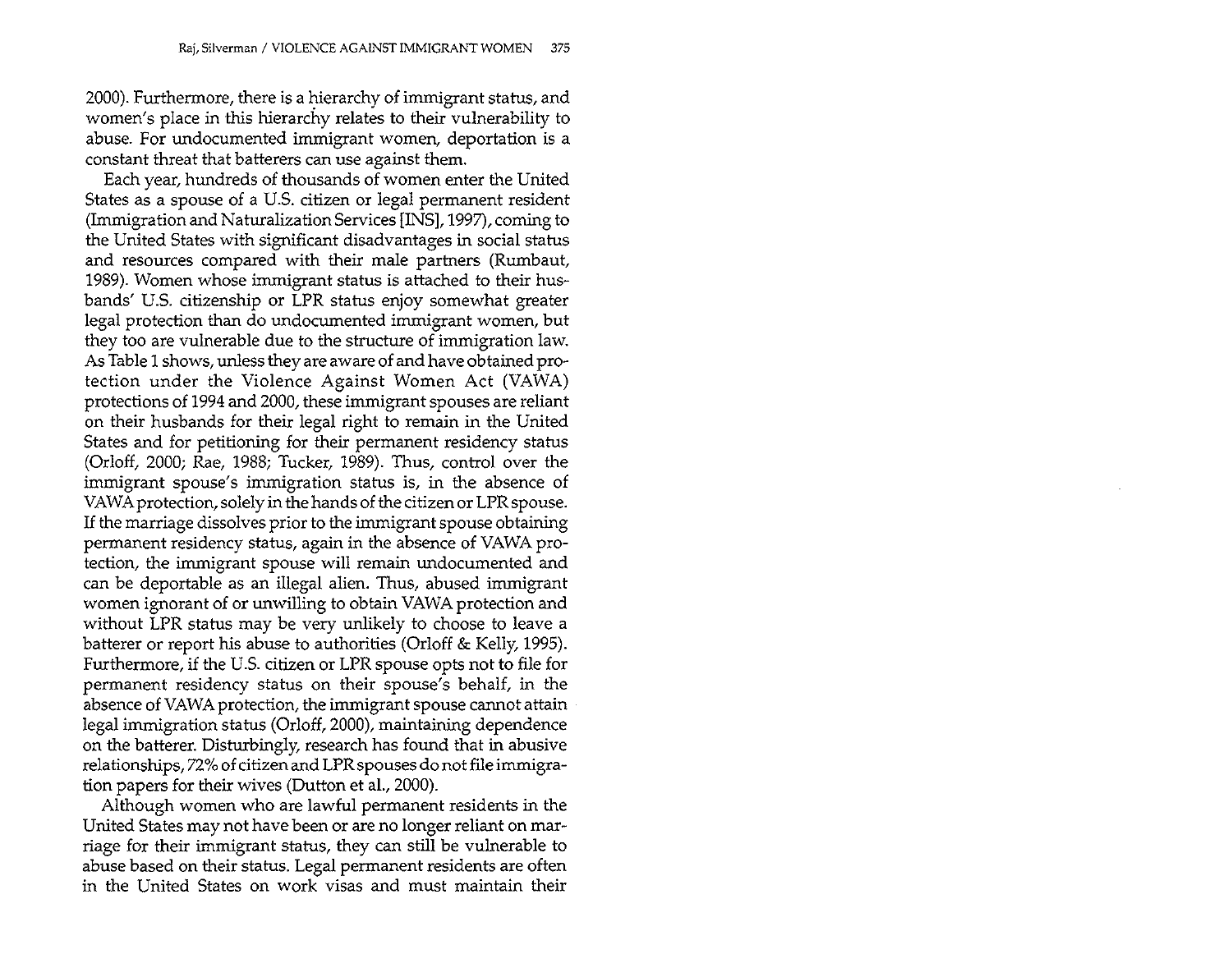sponsored employment to remain in the country. Batterers have been reported to disrupt and threaten immigrant women's jobs (Sorenson, 1996), not only undermining their ability to remain employed but for many legal permanent residents, their ability to remain in the United States (Sorenson, 1996). Furthermore, under the Illegal Immigration Reform and Immigrant Responsibility Act of 1996 (IIRIRA), all noncitizen immigrants, including legal permanent residents, can be deported for a variety of crimes, including misdemeanors such as shoplifting. This can be applied retroactively and used for detention and deportation. Consequently, a batterer with knowledge of his immigrant partner's activity or who successfully involves his partner in criminal activity can use this criminal history to threaten or to have deported any noncitizen immigrant partner, even legal permanent residents.

# INTIMATE PARTNER VIOLENCE AGAINST IMMIGRANT WOMEN

Research also indicates that batterers may employ immigrant women's culture, social context, and immigrant status to abuse their partners. This *immigration-related abuse* is consistently seen across IPV studies with immigrants but has not been effectively studied or defined across immigrant populations. Whereas the research review in the previous section of this article focused on what batterers have the capacity to do based on the culture, context, and legal status of their immigrant partner, this section provides an overview of research findings related to culturally specific forms of abuse and immigration-related abuse perpetrated by batterers of immigrant women.

# CULTURALLY SPECIFIC FORMS OF ABUSE

Although many forms of physical abuse do not appear to differ between immigrant and nonimmigrant women, immigrant women often face additional forms of sexual and emotional abuse (see Table 2). In studies of Mexican and South Asian immigrant battered women, marital rape was viewed as a male right, although it was recognized as harmful to women (Abraham, 1998, 1999; Davila & Brackley, 1999). For these same populations, sexual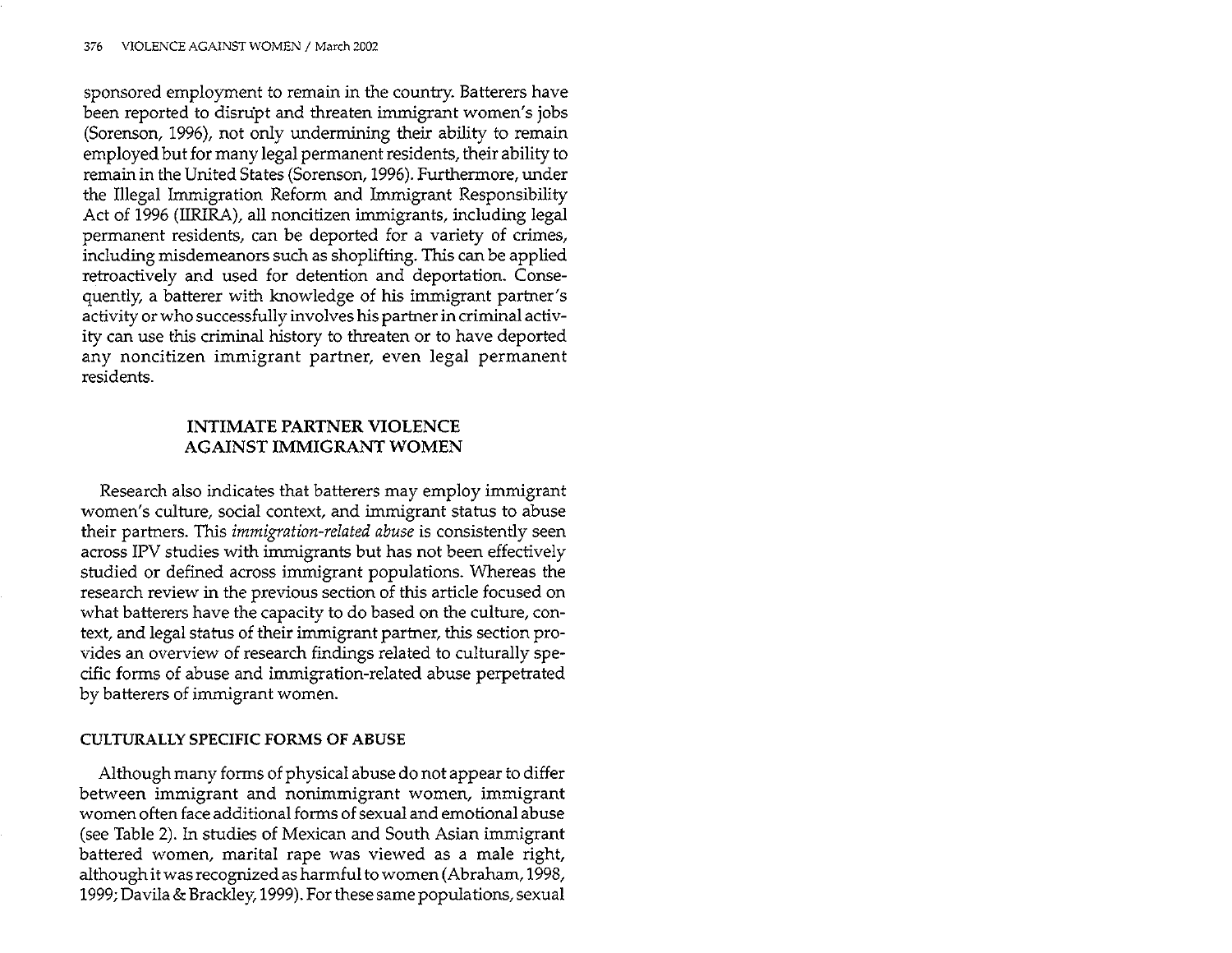abuse definitions included male control of sexual and reproductive decision making (Abraham, 1998, 1999; Morash et al., 2000; Raj & Silverman, in press), infidelity/threats of infidelity (Abraham, 1998; Morash et al., 2000; Tran & Des Jardins, 2000), and accusations of sexual inadequacy (Abraham, 1998).

Both Asian and Latina battered women also cite absolute male control of family decision making as emotional abuse (Bui & Morash, 1999; Morash et al., 2000). This male control of the household is particularly difficult as cultural norms require women to take primary responsibility for children and domestic chores (Bui & Morash, 1999; Chow, 1989; George & Rahangdale, 1999; Haile-Marium & Smith, 1999; Huisman, 1996; Morash et al., 2000; Perilla, 1999; Supriya, 1996). In addition, verbal abuse (e.g., calling the woman stupid or crazy) was primarily cited as abuse when it occurred in the presence of others (Morash et al., 2000; Raj & Silverman, in press; Supriya, 1996). The unidirectionality of these assaults makes the abuse particularly humiliating. Culturally based gender roles restrict many immigrant women from speaking out against their husbands. South Asian and Mexican immigrant battered women also report being repeatedly ridiculed or faulted by their husbands about their feminine attributes, such as their looks, cooking ability, mothering, or sexual modesty (Davila & Brackley, 1999; Morash et al., 2000; Raj & Silverman, in press). In cultures that place emphasis on defining women based in terms of these attributes, this type of abuse ultimately translates into the batterer denying the woman's value as a person.

#### IMMIGRATION-RELATED ABUSE

Table 2 shows that many batterers also use the immigrant social context and their ability to control legal immigrant status against their immigrant partners. Many batterers of immigrant women engage in immigration-related abuse. As mentioned previously, immigrant women are often socially isolated. Studies of South Asian women demonstrate that batterers further isolate women by limiting their contact with family both in the United States and in the country of origin (Abraham, 1998, 2000; Mehotra, 1999; Raj & Silverman, in press) as well as by prohibiting friendships with "Americans" (George & Rahangdale, 1999). Batterers may also limit their immigrant partners' ability to function in the United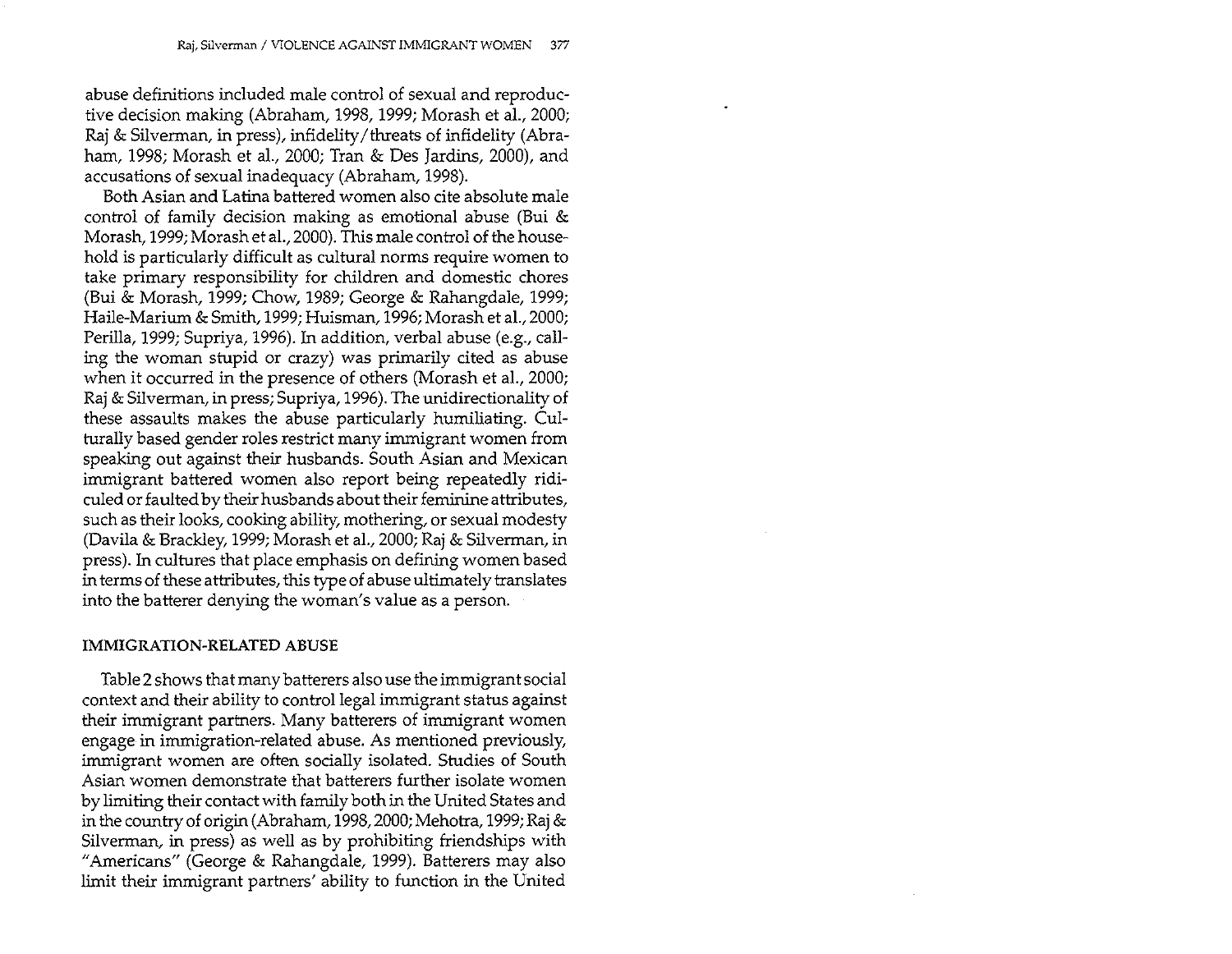378

TABLE2

Culturally Based Definitions of Sexual and Emotional Abuse Identified by Battered Immigrant Women. Forms of Immigration-Related Abuse (Batterers' Use of Culture, Context, and Legal Status to Abuse Immigrant Partners) Identified by Battered Immigrant Women

| Aspects                                                          | <b>Manifestation</b>                                                                                                                                                                 | <b>Populations</b>             | Source(s)                                                                                                   |
|------------------------------------------------------------------|--------------------------------------------------------------------------------------------------------------------------------------------------------------------------------------|--------------------------------|-------------------------------------------------------------------------------------------------------------|
| Culture                                                          |                                                                                                                                                                                      |                                |                                                                                                             |
| Sexual abuse                                                     | • Male control of sexual decision making<br>(where and when to have sex) or re-<br>productive decision making (prohibition<br>of birth control and coercing female<br>sterilization) | • South Asian<br>and Mexican   | • Abraham, 1998, 1999; Davila & Brackley, 1999; Morash, Bui,<br>& Santiago, 2000; Raj & Silverman, in press |
|                                                                  | • Infidelity/threats of infidelity, especially<br>with "American" women                                                                                                              | $\bullet$ Asian and<br>Mexican | • Abraham, 1998, 1999; Morash et al., 2000; Song, 1996; Tran,<br>1997; Tran & Des Jardins, 2000             |
|                                                                  | • Accusations of sexual inadequacy,<br>especially by making comparisons with<br>"American" women                                                                                     | • South Asian                  | • Abraham, 1998                                                                                             |
| Emotional<br>abuse                                               | • Verbal abuse (e.g., stupid or crazy) in<br>front of children, other family, or friends                                                                                             | • South Asian<br>and Mexican   | • Morash et al., 2000; Raj & Silverman, in press; Supriya, 1996                                             |
|                                                                  | Criticism of looks, cooking ability,<br>mothering, or modesty (e.g., sexual fidelity)                                                                                                | • South Asian<br>and Mexican   | • Davila & Brackley, 1999; Morash et al., 2000; Raj &<br>Silverman, in press                                |
| Immigration-related abuse                                        |                                                                                                                                                                                      |                                |                                                                                                             |
| Isolation                                                        | • Limit women's contact with their family;<br>includes prohibiting long-distance phone<br>calls, trips to the country of origin, or<br>family visits when in the country of origin   | • South Asian<br>and Latino    | • Abraham, 1998, 2000; Hass, Dutton, & Orloff, 2000;<br>Mehotra, 1999; Raj & Silverman, in press            |
|                                                                  | • Prohibit friendships with "Americans"                                                                                                                                              |                                | • George & Rahangdale, 1999                                                                                 |
| Limit women's<br>integration<br>into the<br><b>United States</b> | Prohibit wearing Western clothes,<br>learning or speaking English                                                                                                                    | • South Asian                  | · George & Rahangdale, 1999                                                                                 |

 $\bullet$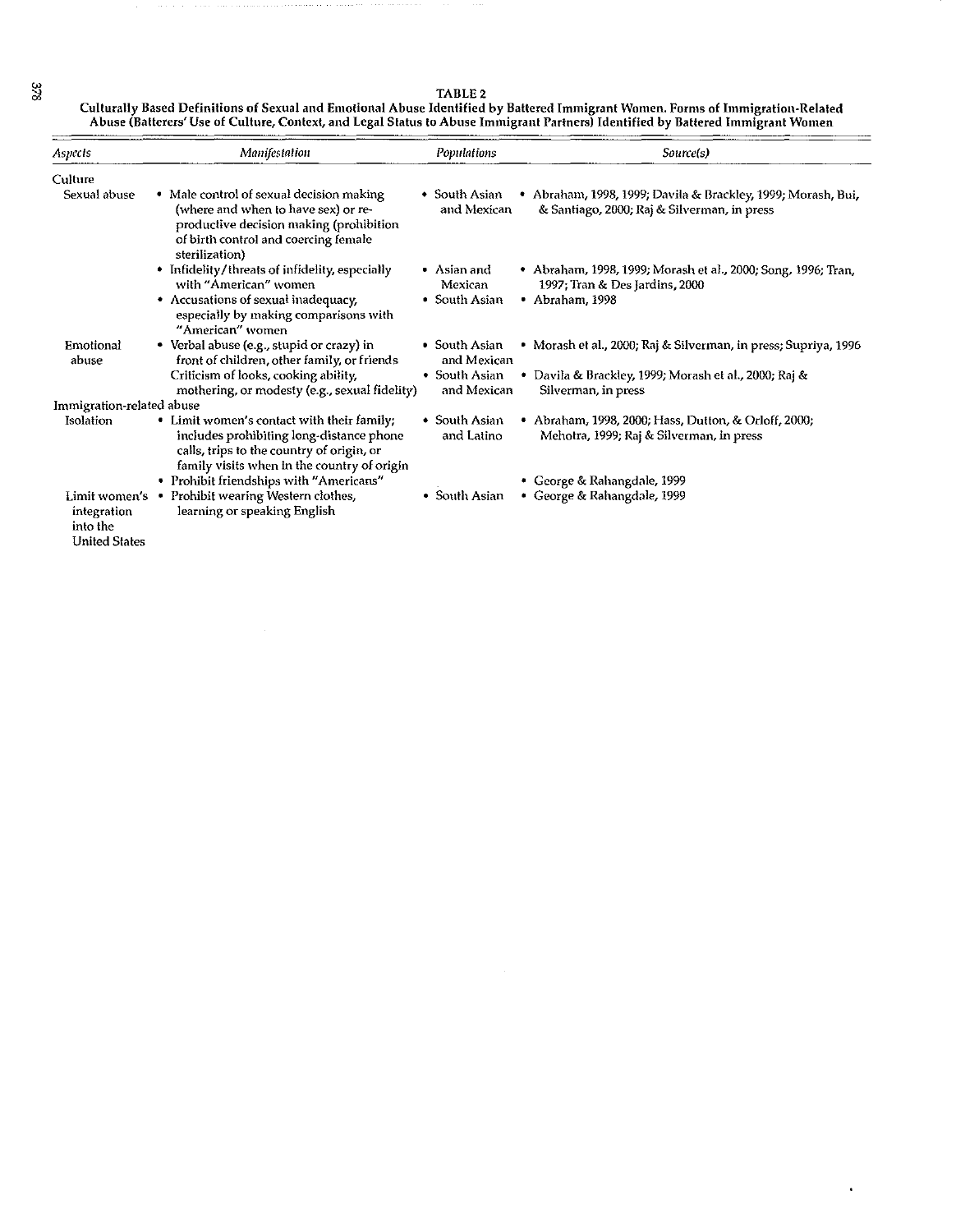| • Ridicule lack of or limited English,<br>acculturation, documentation, education,<br>and work skills so they feel unable to<br>function in U.S. society without their<br>partners | and general                  | Asian, Latino, • Haile-Marium & Smith, 1999; Perilla, 1999; Supriya, 1996                           |
|------------------------------------------------------------------------------------------------------------------------------------------------------------------------------------|------------------------------|-----------------------------------------------------------------------------------------------------|
| • U.S. citizens/legal permanent residents<br>do not file immigration papers                                                                                                        | • Latino                     | • Dutton, Orloff, & Hass, 2000                                                                      |
| Threatens to deport the woman and/or<br>٠<br>her children                                                                                                                          | • Asian and<br>Latino        | • Abraham, 1998; Bui & Morash, 1999; Dutton et al., 2000;<br>Hass et al., 2000; Morash et al., 2000 |
| • Keep, destroy, or threaten to destroy<br>partners' immigration documentation                                                                                                     | • South Asian                | • Abraham, 1998; Mehotra, 1999                                                                      |
| • Begin deportation proceedings; accuse<br>helps batterers<br>woman of marriage fraud                                                                                              | • General                    | • Marin as cited in Haile-Marium & Smith, 1999                                                      |
| Left woman in country of origin without<br>resources to return to the United States                                                                                                | • South Asian                | • Supriya, $1996$                                                                                   |
| • Prohibits working                                                                                                                                                                | • South Asian<br>and Mexican | • Davila & Brackley, 1999; Morash et al., 2000; Supriya, 1996                                       |
| • Limits access to money                                                                                                                                                           | • South Asian                | • Abraham, 1998                                                                                     |
| Employment-related abuse<br>reinforce male •                                                                                                                                       | • Latino                     | • Hass et al., 2000                                                                                 |
|                                                                                                                                                                                    |                              |                                                                                                     |

 $\label{eq:2.1} \frac{1}{\sqrt{2}}\int_{\mathbb{R}^3}\frac{1}{\sqrt{2}}\left(\frac{1}{\sqrt{2}}\right)^2\frac{1}{\sqrt{2}}\left(\frac{1}{\sqrt{2}}\right)^2\frac{1}{\sqrt{2}}\left(\frac{1}{\sqrt{2}}\right)^2\frac{1}{\sqrt{2}}\left(\frac{1}{\sqrt{2}}\right)^2.$ 

 $\bar{\epsilon}$ 

 $\overline{a}$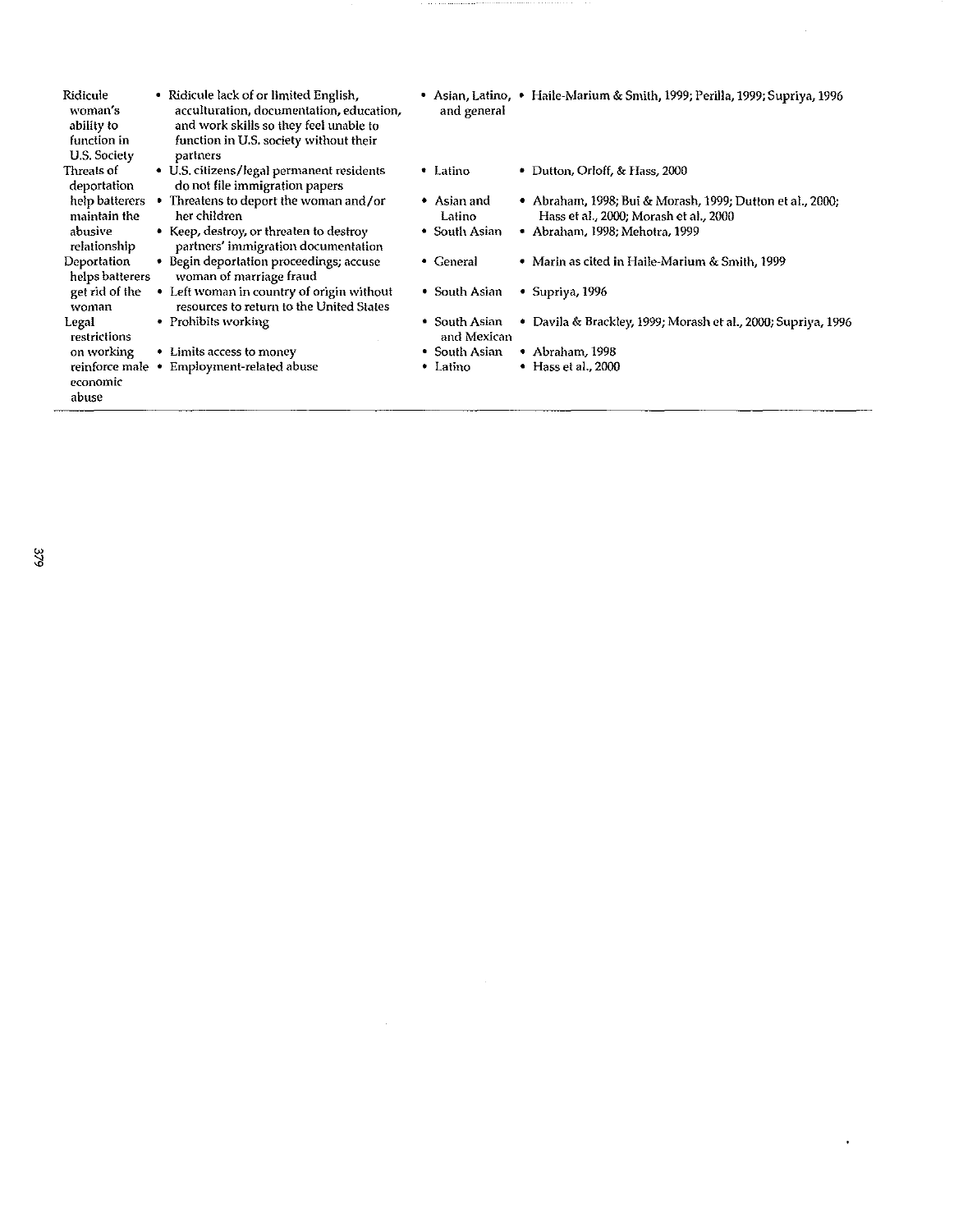States by not allowing them to learn English or wear American clothes, thereby increasing women's dependence on these men (George & Rahangdale, 1999). In addition, batterers will often increase immigrant women's insecurities about their ability to function in U.S. society without their spouses by demeaning women based on their lack of or limited English and/ or lower levels of acculturation, education, or work skills (Haile-Marium & Smith, 1999; Perilla, 1999; Supriya, 1996).

As mentioned previously, men typically are more likely to have higher level immigrant status (e.g., U.S. citizenship or legal permanent resident status) and greater resources than their immigrant wives (Rumbaut, 1989), and this inequality provides batterers with additional power to use over their immigrant partners. This is evidenced by research showing that U.S. citizen and LPR batterers of immigrant women often deny their spouses access to legal immigration status (Dutton et al., 2000). Thus, batterers can easily maintain differential immigrant status and male power.

Battered women with less protected immigration status (e.g., undocumented or nonpermanent legal immigrant status) often do not leave their batterer for fear of deportation (Dutton et al., 2000). Batterers use this fear to control or abuse their immigrant partners. Latina and Asian battered immigrant women both report that threats of deportation of themselves or their children kept them in the abusive relationship (Abraham, 1998; Bui & Morash, 1999; Dutton et al., 2000; Morash et al., 2000; Perilla, 1999). Batterers have also been known to keep, destroy, or threaten to destroy partners' immigration documentation (Abraham, 1998; Mehotra, 1999), placing immigrant women at risk for deportation. In addition to deportation threats, when immigrant women try to leave their batterers, these men may use women's fear or lack of knowledge of the U.S. justice system to prevent them from seeking legal action or to have them drop charges iflegal action has been sought (Orloff, Jang, & Klein, 1995; Perilla, 1999).

In contrast, if a batterer desires to end a relationship with an immigrant woman, it is often considerably easier for him to accomplish this objective. Batterers have been reported to start deportation proceedings, sometimes accusing a woman of marriage fraud, to escape prosecution for abuse or get an advantage in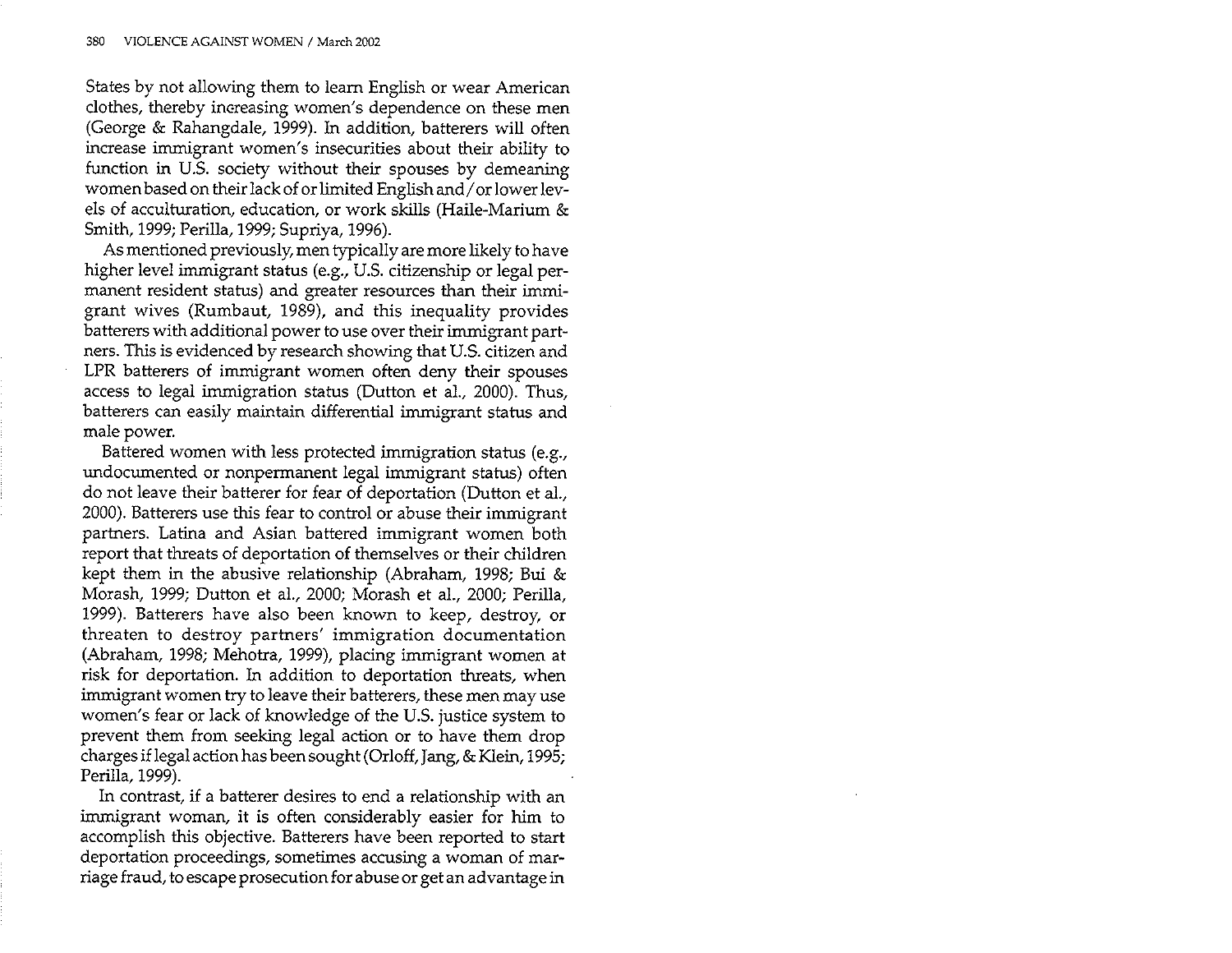divorce or custody proceedings (Marin as cited in Haile-Marium  $\&$ Smith, 1999). Women have also been taken back to their country of origin by batterers under the pretext of a family trip and left there without resources or support to return (Supriya, 1996).

In addition to deportation threats, batterers often use economic abuse to control their immigrant partners. Both Mexican and South Asian battered women report that their partners keep them from working (Davila & Brackley, 1999; Morash et al., 2000; Supriya, 1996) or from having access to money (Abraham, 1998). Immigration laws that prevent many immigrant women from being legally allowed to work facilitate batterers' economic control. However, economic control and its effects may differ by racial/ ethnic group. Research with lower income Latinas suggests that a higher level of financial contribution to the family by a woman is predictive of abuse (Perilla et al., 1994). It is hypothesized that the societal economic disempowerment of men, symbolized by women providing greater financial security for the family, promotes men's desires to control their female partners with violence (Morash et al., 2000; Perilla, 1999). In contrast, Vietnamese women with equivalent financial status in relationships are not more likely to be battered (Bui & Morash, 1999). These findings are not surprising in light of the fact that it is a gender norm among the Vietnamese for women to take responsibility for domestic finances (Bui & Morash, 1999) and among Latinos for males to be responsible for generating income (Morash et al., 2000; Perilla, 1999).

# **BARRIERS TO HELP SEEKING**

Much research demonstrates that battered immigrant women are less likely than nonimmigrant battered women to seek both informal (e.g., social support) and formal (e.g., medical and legal services) help for IPV (Bhaurnik, 1988; Dutton et al., 2000; Gondolf, Fisher, & Mcferron, 1988; Krishnan, Hilbert, Vanleeuwen, & Kolia, 1997; Kulwicki & Miller, 1999; Perilla, 1999; Perry et al., 1998; Rimonte, 1989; Tjaden & Thoennes, 2000). Table 3 details how cultural norms, immigrant context, and legal restrictions create significant barriers to battered immigrant women seeking and receiving help.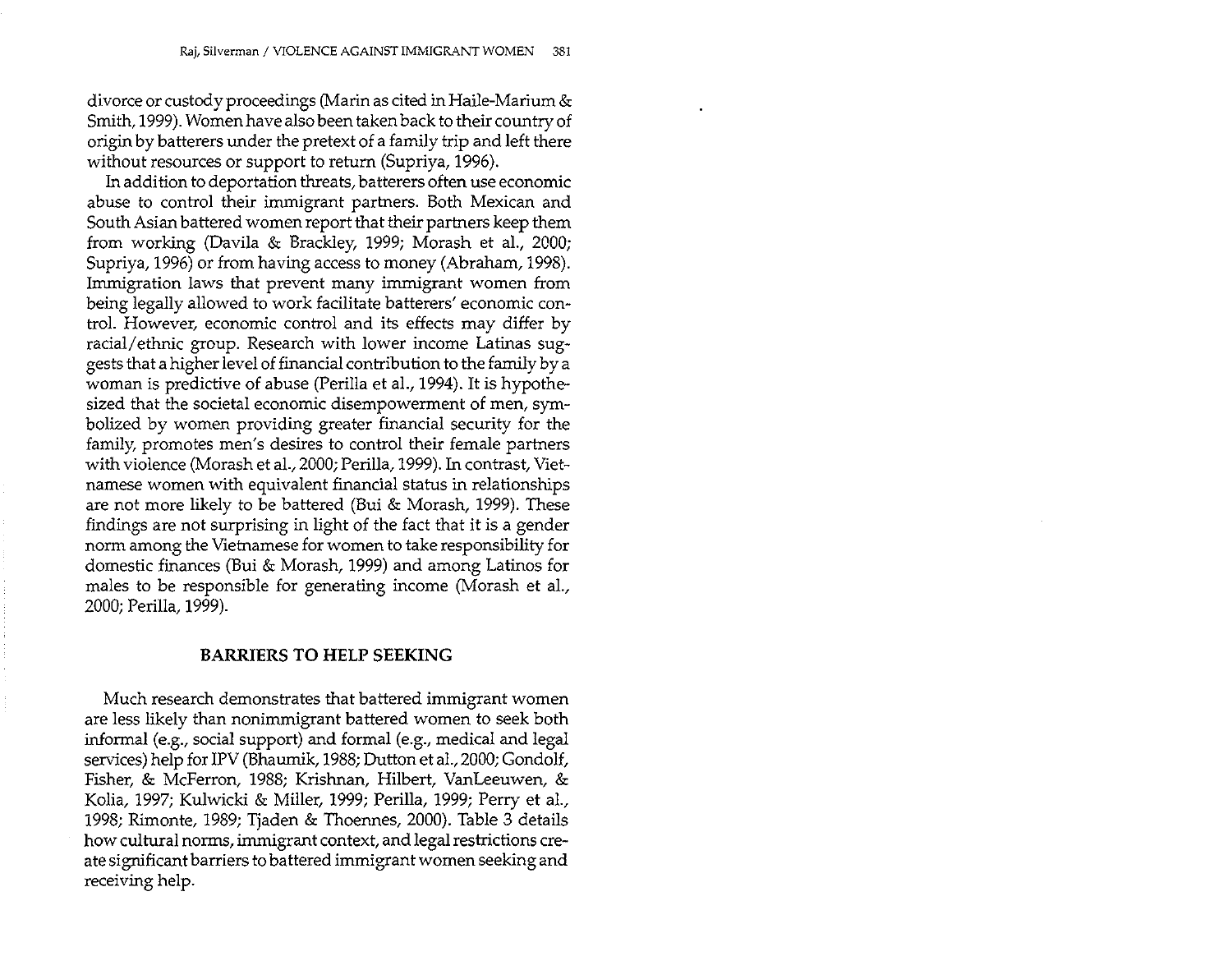TABLE3 Culture, Context, and La\v as Barriers to Battered Immigrant Won1en's Help Seeking

| Aspects                                                                  | Manifestation                                                                                                                                                                                 | <b>Populations</b>                          | Source(s)                                                                                                                                                                                                                                                                                                |
|--------------------------------------------------------------------------|-----------------------------------------------------------------------------------------------------------------------------------------------------------------------------------------------|---------------------------------------------|----------------------------------------------------------------------------------------------------------------------------------------------------------------------------------------------------------------------------------------------------------------------------------------------------------|
| Culture                                                                  |                                                                                                                                                                                               |                                             |                                                                                                                                                                                                                                                                                                          |
| Family and<br>community-based<br>help seeking is<br>often not productive | • Families, mothers, and community<br>women condone or ignore the abuse<br>and encourage battered women to<br>place family and community first,<br>suffer silently, and be self-sacrificing   | • Asian and<br>Latino                       | • Ayyub, 2000; Bui & Morash, 1999; Chow, 1989; Dutton,<br>Orloff, & Hass, 2000; George & Rahangdale, 1999;<br>Gondolf, Fisher, & McFerron, 1988; Huisman, 1996;<br>Morash, Bui, & Santiago, 2000; Perilla, 1999; Rimonte,<br>1989; Supriya, 1996; Yoshioka, Gilbert, El-Bassel, &<br>Baig-Amin, in press |
|                                                                          | • Community/religious leaders compel<br>women to stay and not to speak publicly<br>of the abuse                                                                                               | • Asian, Latino, •<br>and Middle<br>Eastern | George & Rahangdale, 1999; Huisman, 1996; Perilla,<br>1999; Perry, Shams, & DeLeon, 1998; Sorenson, 1996                                                                                                                                                                                                 |
| Immigrant women<br>concerned intimate<br>partner violence                | • Fear that disclosure to "outsiders"<br>promotes criticism of their culture or<br>nation of origin                                                                                           | • Asian and<br>general                      | • George & Rahangdale, 1999; Haile-Marium & Smith,<br>1999; Jang, Lee, & Morelo-Frosch, 1990                                                                                                                                                                                                             |
| services are not<br>culturally sensitive<br>or safe                      | • Immigrant women do not turn to agencies<br>for help because "agency" means shelter                                                                                                          | • Latino                                    | • Perilla, 1999                                                                                                                                                                                                                                                                                          |
| Divorced battered<br>women and their<br>children are<br>stigmatized      | • Immigrant communities will often alienate<br>and fault divorced battered women and<br>their children<br>• Divorced victim viewed as hurting her<br>children by removal of father or hurting | and Middle<br>Eastern<br>• General          | Asian, Latino, • Bauer, Rodriguez, Quiroga, & Flores-Ortiz, 2000;<br>Dasgupta & Warrier, 1996; George & Rahangdale,<br>1999; Huisman, 1996; Kulwicki & Miller, 1999<br>• George & Rahangdale, 1999; Haile-Marium & Smith,<br>1999                                                                        |
|                                                                          | her family by affecting her sisters'<br>chances of marrying                                                                                                                                   |                                             |                                                                                                                                                                                                                                                                                                          |
| Context<br>Lack of knowledge                                             | Little knowledge of services for battered                                                                                                                                                     | • Asian and                                 | • Bauer et al., 2000; Dutton et al., 2000; Huisman, 1996;                                                                                                                                                                                                                                                |
| of services                                                              | women                                                                                                                                                                                         | Latino                                      | Krishnan, Hilbert, VanLeeuwen, & Kolia, 1997; Perilla,<br>1999; Song, 1996; Tran, 1997                                                                                                                                                                                                                   |

 $\epsilon$ 

 $\bar{z}$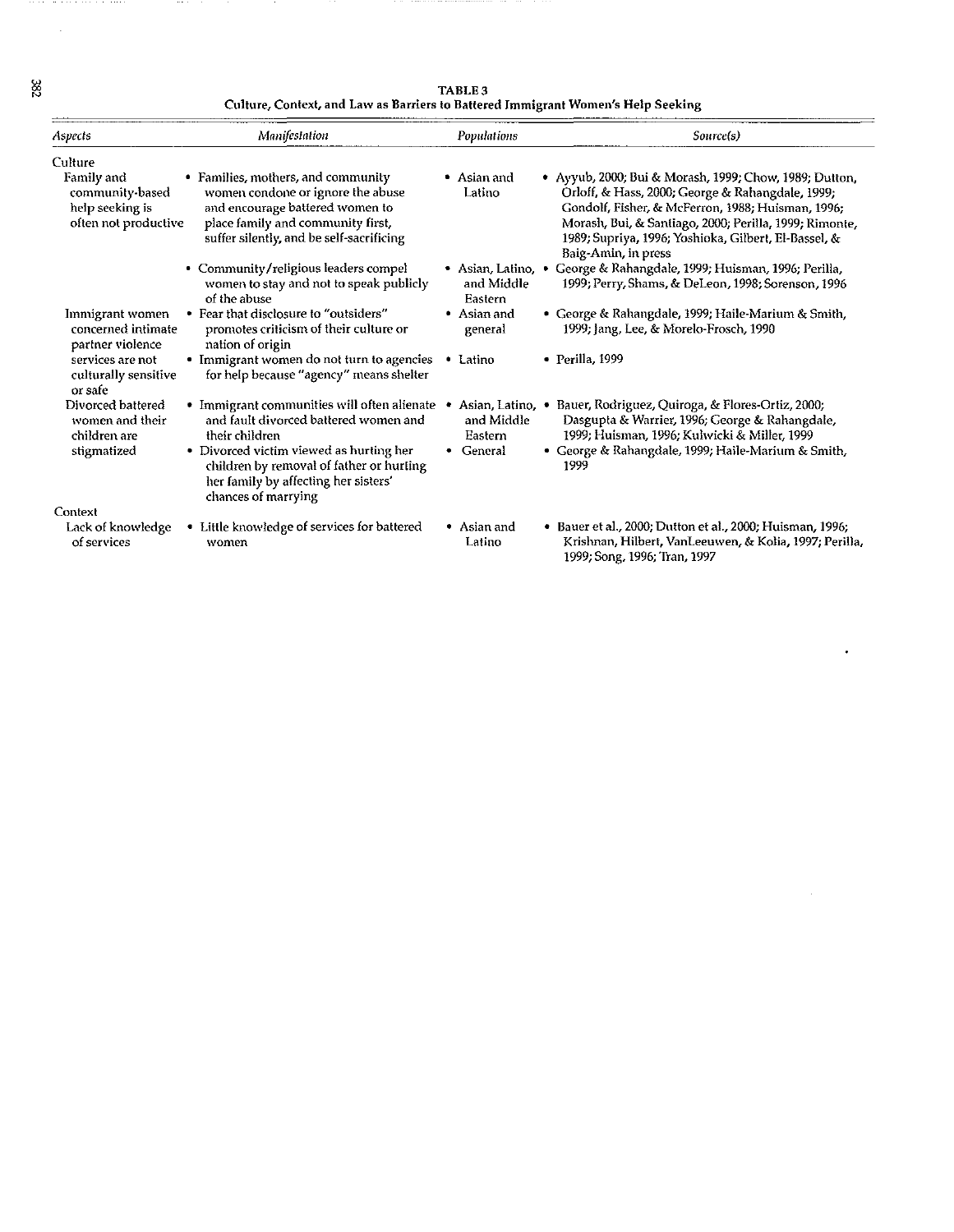|                                                                                                    | • Lack of knowledge of legal services due<br>to no/few laws against intimate partner<br>violence in nation of origin<br>• Fear of legal services, especially for<br>refugees                                                                                                                                     |    | and Middle<br>Eastern<br>• Asian | • Asian, Latino, • Bauer et al., 2000; Huisman, 1996; Kulwicki & Miller,<br>1999; Perilla, 1999<br>• Bui & Morash, 1999; Huisman, 1996; Tran &<br>Des Jardins, 2000 |
|----------------------------------------------------------------------------------------------------|------------------------------------------------------------------------------------------------------------------------------------------------------------------------------------------------------------------------------------------------------------------------------------------------------------------|----|----------------------------------|---------------------------------------------------------------------------------------------------------------------------------------------------------------------|
|                                                                                                    | • Agencies do not engage in community<br>outreach                                                                                                                                                                                                                                                                |    | • Asian                          | • Huisman 1996                                                                                                                                                      |
| Lack of language-<br>specific services<br>or resources                                             | • Language barriers keep women from<br>seeking formal health or social services<br>for abuse                                                                                                                                                                                                                     |    | and Middle<br>Eastern            | • Asian, Latino, • Bui & Morash, 1999; Dutton et al., 2000; Krishnan et al.,<br>1997; Perry et al., 1998; Sorenson, 1996                                            |
|                                                                                                    | • Diverse languages/dialects within/across<br>nations                                                                                                                                                                                                                                                            |    | • Asian                          | • Huisman 1996                                                                                                                                                      |
|                                                                                                    | • Translators often require long waits, have<br>no background in domestic violence,<br>and are male                                                                                                                                                                                                              |    | • Asian and<br>Latino            | • Bauer et al, 2000; Huisman, 1996                                                                                                                                  |
| Lack of culturally<br>tailored services                                                            | • Hotlines may be difficult to use in extended • Asian<br>family homes due to lack of privacy                                                                                                                                                                                                                    |    |                                  | • Huisman, 1996                                                                                                                                                     |
|                                                                                                    | • Shelter staff, food, and facilities are rarely<br>reflective of immigrant women's heritage                                                                                                                                                                                                                     |    | • Asian                          | • Huisman, 1996                                                                                                                                                     |
| Legal status                                                                                       |                                                                                                                                                                                                                                                                                                                  |    |                                  |                                                                                                                                                                     |
| Intimate partner<br>violence claims can<br>lead to deportation                                     | • Intimate partner violence is grounds for<br>deportation of immigrants who batter                                                                                                                                                                                                                               | NA |                                  | • Illegal Immigration Reform and Immigrant Responsibility<br>Act of 1996                                                                                            |
| Women covered by<br>the Violence Against<br>Women Act may<br>not have access to<br>public benefits | Even with Violence Against Women Act<br>protection, battered immigrants who<br>entered the United States after August 22,<br>1996, are subject to a 3-year bar to benefits<br>access for Temporary Aid to Needy<br>Families and Medicaid and may have no<br>access to Social Security benefits or food<br>stamps |    | NA                               | • Personal Responsibility and Work Opportunity<br>Reconciliation Act of 1996                                                                                        |

 $\ddot{\phantom{0}}$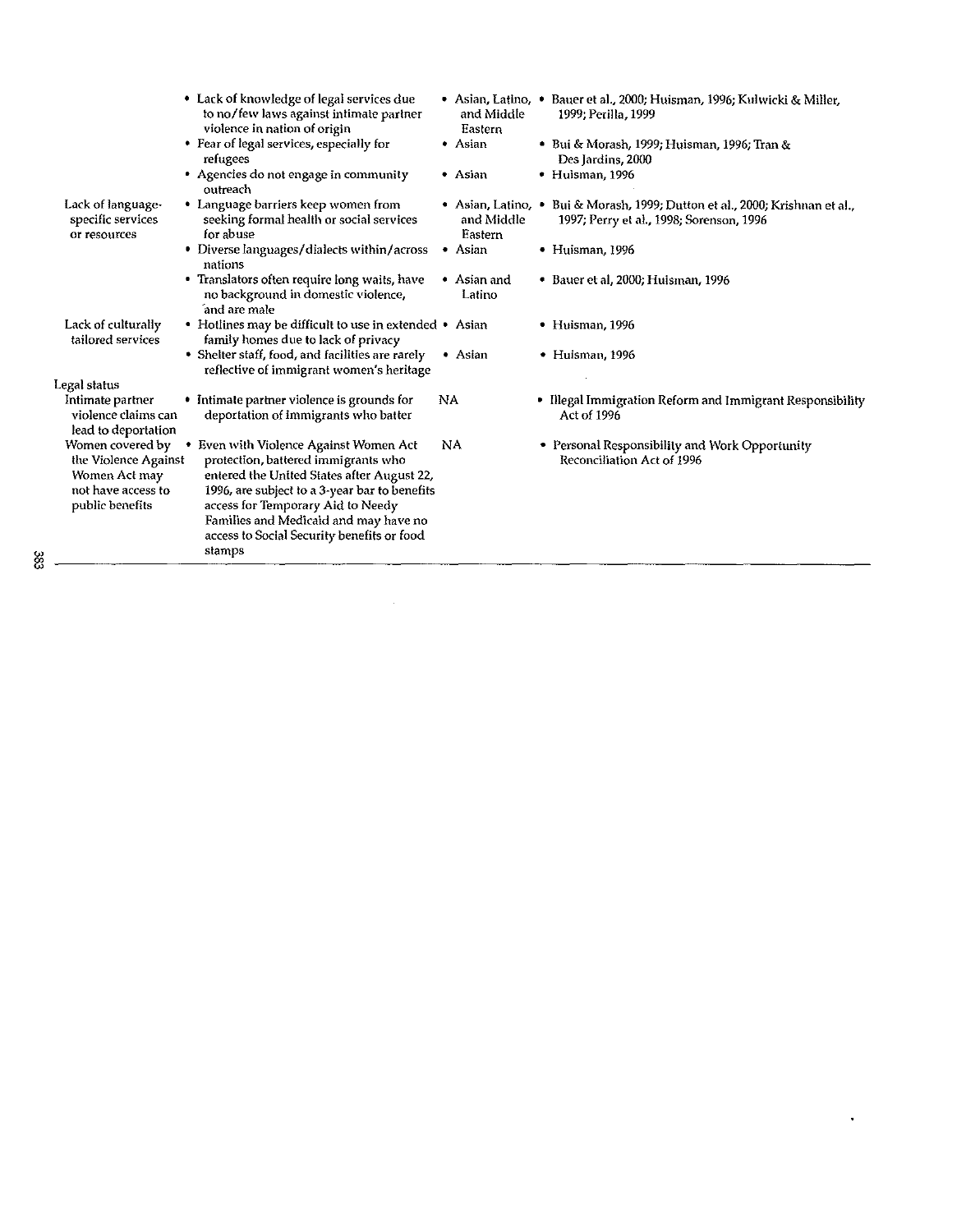### **CULTURE**

Jang et al. (1990) and Perry et al. (1998) suggested that many battered immigrant women may not seek help because culturally, domestic violence is seen as a family issue. When battered immigrant women do seek help or support, it may be primarily from female family and friends in the community (e.g., Dutton et al., 2000). However, women in immigrant communities often condone or ignore the abuse (Bui & Morash, 1999; Chow, 1989; Dutton et al., 2000; George & Rahangdale, 1999; Gondolf et al., 1988; Haile-Marium & Smith, 1999; Huisman, 1996; Morash et al., 2000; Perilla, 1999; Rimonte, 1989; R. Rodriguez, 1999; Supriya, 1996). Community and church leaders are also approached for help or guidance, but they too often encourage women's silence and maintenance of the relationship with the abuser (Ayyub, 2000; Dasgupta, 2000; George & Rahangdale, 1999; Huisman, 1996; Perilla, 1999; Perry et al., 1998; Sorenson, 1996). Across immigrant groups, community norms held by battered women's informal support systems consistently prevent abused women from leaving their partners or telling others of the abuse for fear of shaming their husbands or families (Huisman, 1996; Jagannathan, 1996; Perilla, 1999; Supriya, 1996).

Although response from family and community is often problematic, many battered women fear that seeking formal support by disclosing abuse to service agencies or the justice system will result in criticism of their culture or country of origin (Dasgupta, 2000; George & Rahangdale, 1999; Haile-Marium & Smith, 1999; Jang et al., 1990). Perilla (1999) also suggested that immigrant women do not tum to agencies for help because "agency" means shelter or other support to leave their partner; culturally, this may be viewed as an unacceptable option for the woman. Although battered immigrant women do not leave abusive partners for many of the same reasons as nonimmigrant battered women, including fear for their or their children's lives, economic dependence, fear of loss of children in custody battles, and love for the batterer (Bauer et al., 2000; Bui & Morash, 1999; Dutton et al., 2000; Jagannathan, 1996; Kulwicki & Miller, 1999), the additional stigma of divorce appears to weigh heavier on immigrants. For Asians, Latinos, and Middle Eastern immigrants, divorced victims are often blamed for breaking up their families and taking the father away from their children; both victims and children can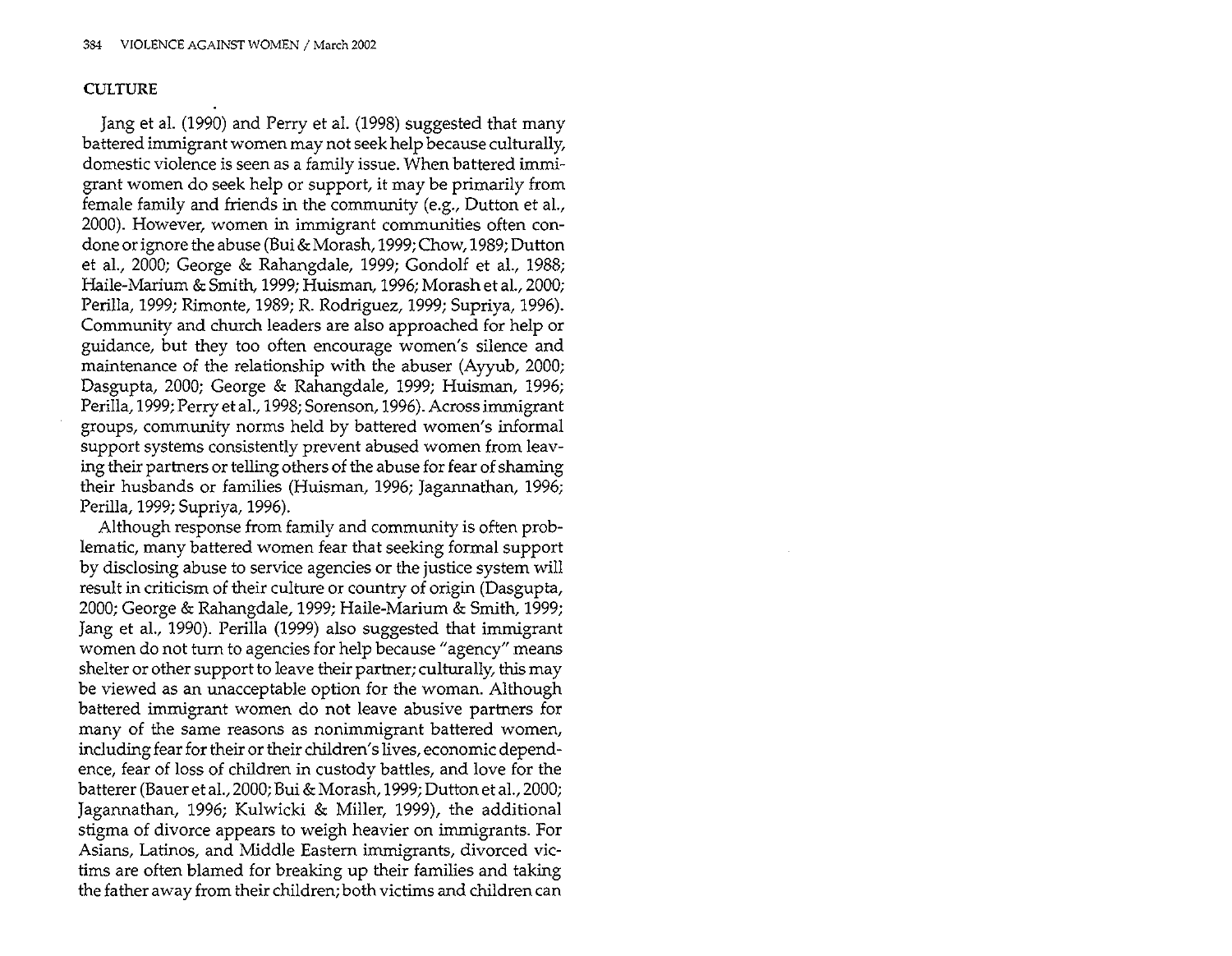be stigmatized and ostracized by their communities (Bauer et al., 2000; Bui & Morash, 1999; Dasgupta & Warrier, 1996; George & Rahangdale, 1999; Haile-Marium & Smith, 1999; Huisman, 1996; Kulwicki & Miller, 1999; Perilla, 1999; Perry et aL, 1998; Sorenson, 1996).

# **IMMIGRANT CONTEXT**

Recent research indicates that among immigrant women, those who have more recently immigrated, who are undocumented, and who have no family in the United States are less likely to seek social and health services due to isolation and fear of deportation (Bauer et aL, 2000; Dutton, et al., 2000; Sorenson, 1996), Further constraining immigrant battered women's access to help are lack of awareness of available IPV services, lack of culturally or linguistically competent IPV services, and lack of awareness of IPV as a legal issue for which they can receive assistance,

Battered immigrant women often have little knowledge of services available for battered women and their children (Bauer et aL, 2000; Dutton et aL, 2000; Huisman, 1996; Krishnan et aL, 1997; Perilla, 1999; Song, 1996; Tran, 1997), Battered immigrant women are also often unaware of laws that may protect them from abuse as there may be few laws against IPV in their countries of origin (Bauer et aL, 2000; Huisman, 1996; Kulwicki & Miller, 1999; Perilla, 1999). Furthermore, approaching the legal system for help can be daunting to the immigrant whose primary goal is to avoid contact with this system so as to avoid deportation (Dutton et al., 2000). Women in countries in which there are no laws against IPV are often able to rely on religious, traditional, and societal institutions for protection. As these are rarely in place in the United States, battered immigrant women are often at a loss as to whom they can tum for help (Dutton et al., 2000; Haile-Marium & Smith, 1999).

Also contributing to this lack of awareness of domestic violence services is that U.S. domestic violence agencies commonly have no ties to immigrant communities, and their outreach efforts, if any, may be inadequate to these communities (Huisman, 1996). Furthermore, even when immigrant women are aware of social services, they do not view the services as accessible or culturally relevant for them (Perilla, 1999; R. Rodriguez, 1999). As Table 3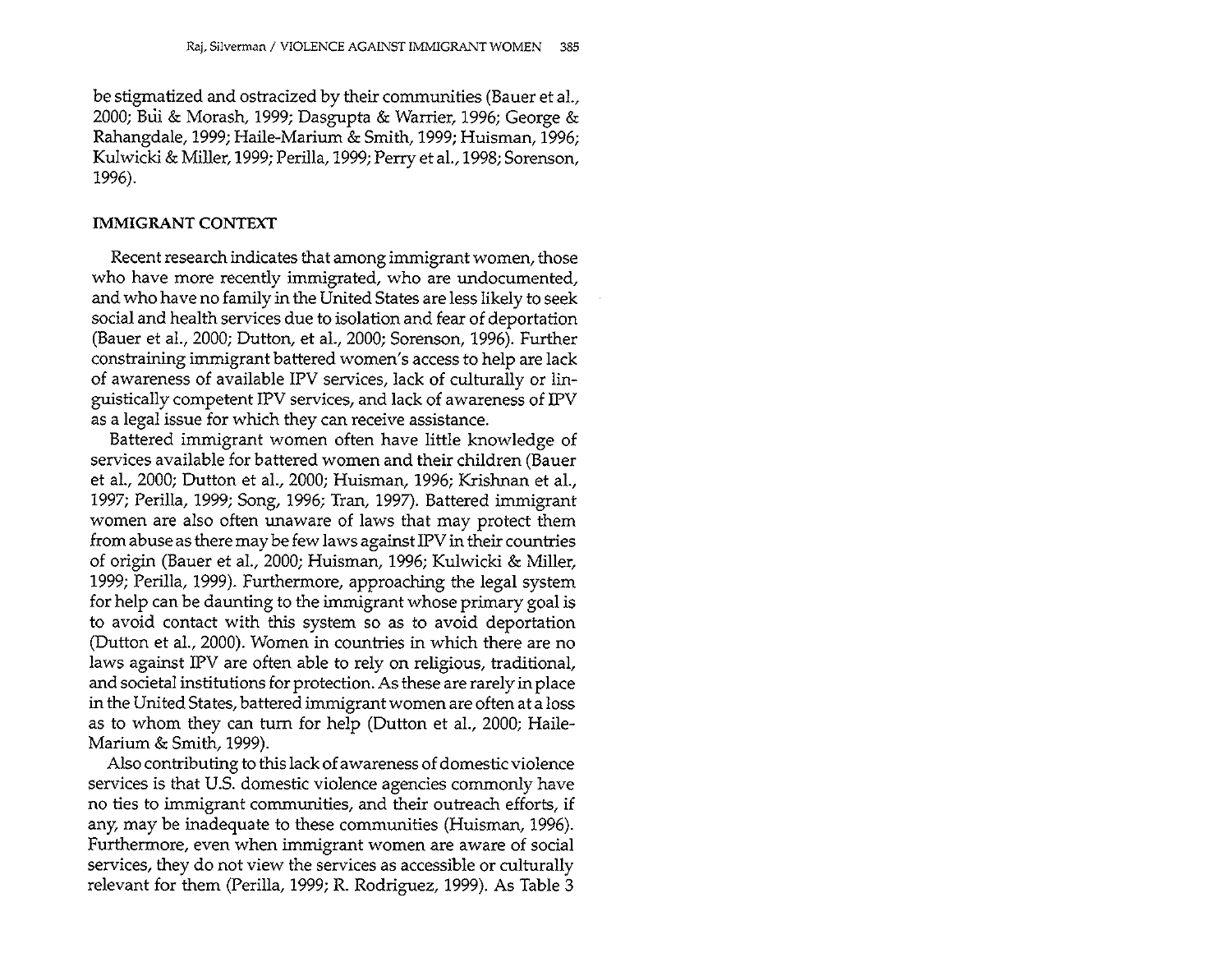shows, language barriers in particular have been noted as a primary reason many battered immigrant women do not seek formal service assistance or support for abuse (Bauer et al., 2000; Bui & Morash, 1999; Dutton et al., 2000; Huisman, 1996; Krishnan et al., 1997; Perry et al., 1998; Sorenson, 1996; Tran & Des Jardins, 2000). In addition, social services are often not culturally tailored to meet the needs of these communities: They may use terminology less accepted by immigrant populations (e.g., *batterer* and *rape)*  (Huisman, 1996) and strategies, such as hotlines and shelters, that cannot be effectively used by many immigrant women due to cultural norms or logistical considerations (Huisman, 1996). Furthermore, some shelters deny immigrant women access by requiring proof of citizenship or English fluency for entry (Jang et al., 1990; Sorenson, 1996); this denial of services occurs despite the fact that it is a violation of federal law.

#### LEGAL IMMIGRANT STATUS

Immigrant status keeps many women from seeking help from abuse or leaving the abusive relationship. Undocumented women fear that if they ask for help, the health or social service provider will tum them in for deportation (Bauer et al., 2000; Sorenson, 1996). However, even battered immigrant women with legal immigrant status feel vulnerable to deportation should they seek help. Asian and Latino immigrant women with spousal visas tied to their abusers also report that fears of deportation maintain their involvement with their batterer (Abraham, 1998; Bauer et al., 2000; Dutton et al., 2000; Huisman, 1996; Krishnan et al., 1997).

Under IIRIRA 1996, intimate partner violence, including restraining order violation, is grounds for deportation if the abuse occurred within 5 years of entry into the United States. Also, certain domestic violence crimes identified as misdemeanors in certain states are recognized as felonies under this act and consequently as deportable crimes. Therefore, if a battered immigrant woman reports her immigrant batterer, he potentially could be deported. Although this policy no doubt provides an important haven for some, many battered immigrant women are unlikely to report their batterer under this law for fear of jeopardizing the family's immigrant status or placing the batterer in the U.S. legal system, recognized as racist by immigrant communities (Bauer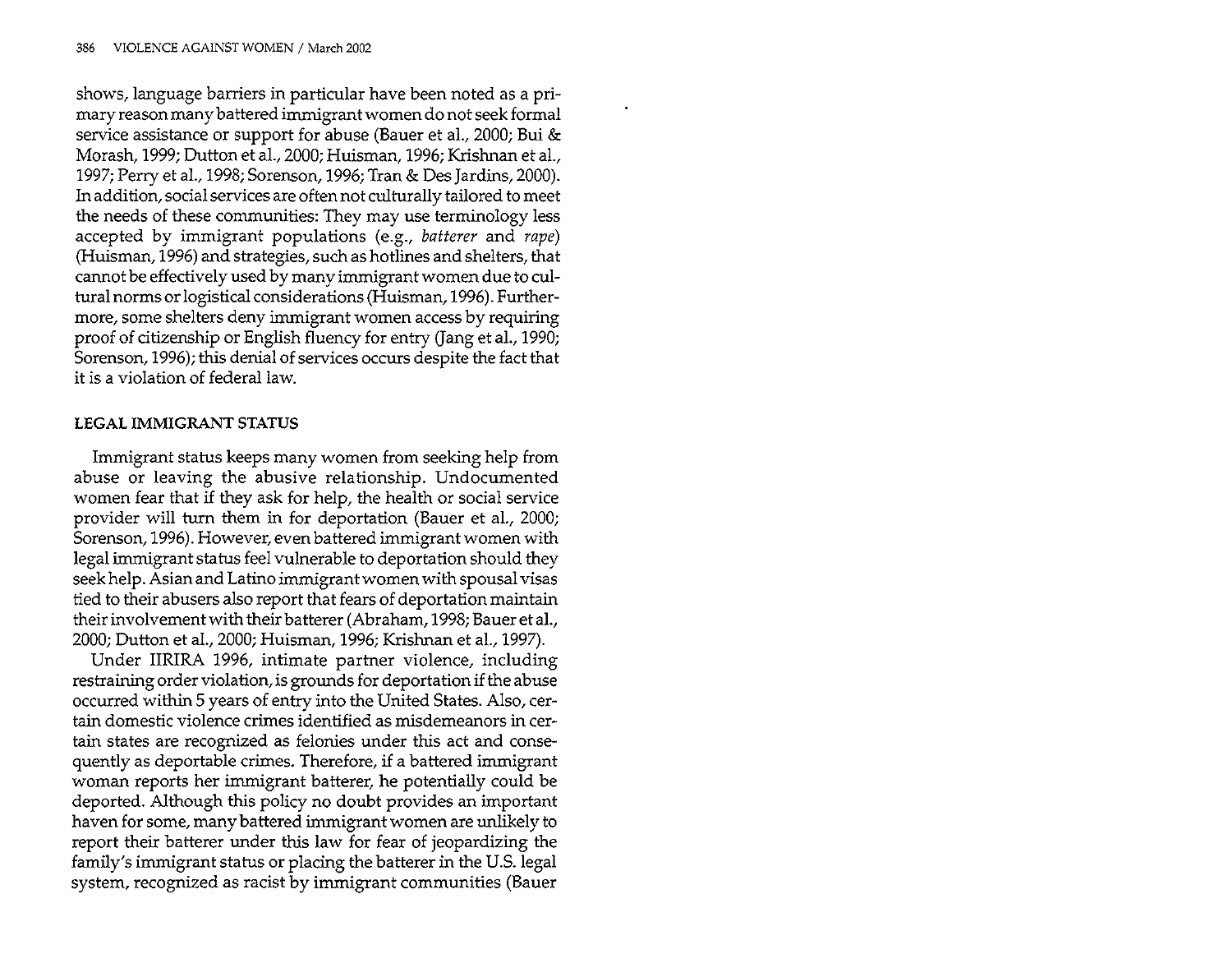et al., 2000; Bui & Morash, 1999; Perry et al., 1998). Refugee women may be particularly hesitant to cause their husbands' imprisonment locally or deportation to his country of origin as he may have been a political prisoner in their homeland (Bui & Morash, 1999; Perry et al., 1998). Furthermore, given that many states' mandatory arrest policies in domestic violence cases sometimes result in the arrest of both the male perpetrator and female victim, immigrant women seeking police help for abuse may also risk their own deportation if convicted through this process.

Tables 3 and 4 show that in 1994, the Violence Against Women Act (VAWA 1994) guaranteed certain rights to battered immigrant women and their children, documented and undocumented, including the right to gain LPR status through self-petition or suspension of deportation (Orloff & Kelly, 1995). As Table 4 shows, certain omissions in implementation problems for VAWA 1994 and intervening changes in immigration law in 1996 (IIRIRA 1996) resulted in VAWA 2000's immigration provisions, passed October 2000, that better meet the needs of battered immigrant women and their children (Orloff, 2000). VAWA2000 attempted to remedy some of the VAWA 1994 concerns by offering battered immigrant women not covered by VAWA 1994 access to a new crime victim visa (section 15b) and by creating a waiver of deportation for some battered immigrants with domestic-violencerelated convictions (sections 1505a and 1505b ).

However, even with these improved protections for battered immigrant women, VAWA 2000 still poses problems for some battered women. To obtain protection, battered immigrants abused by citizens or lawful permanent residents and those abused by boyfriends whatever the abuser's immigrant status must report their batterer to the justice system and possibly initiate a process that may lead to his deportation. This may keep some women from seeking such protection. In addition, although VAWA 2000 stipulates that VAWAmoney can be used to train INS officers and immigration judges in domestic violence issues, it does not require INS training. Consequently, self-petitioners seeking to obtain permanent residency status remain subject to an immigration system that may well lack understanding of concerns critical to their cases.

For VAWA applicants and those granted legal permanent residency under VAWA, access to financial assistance and social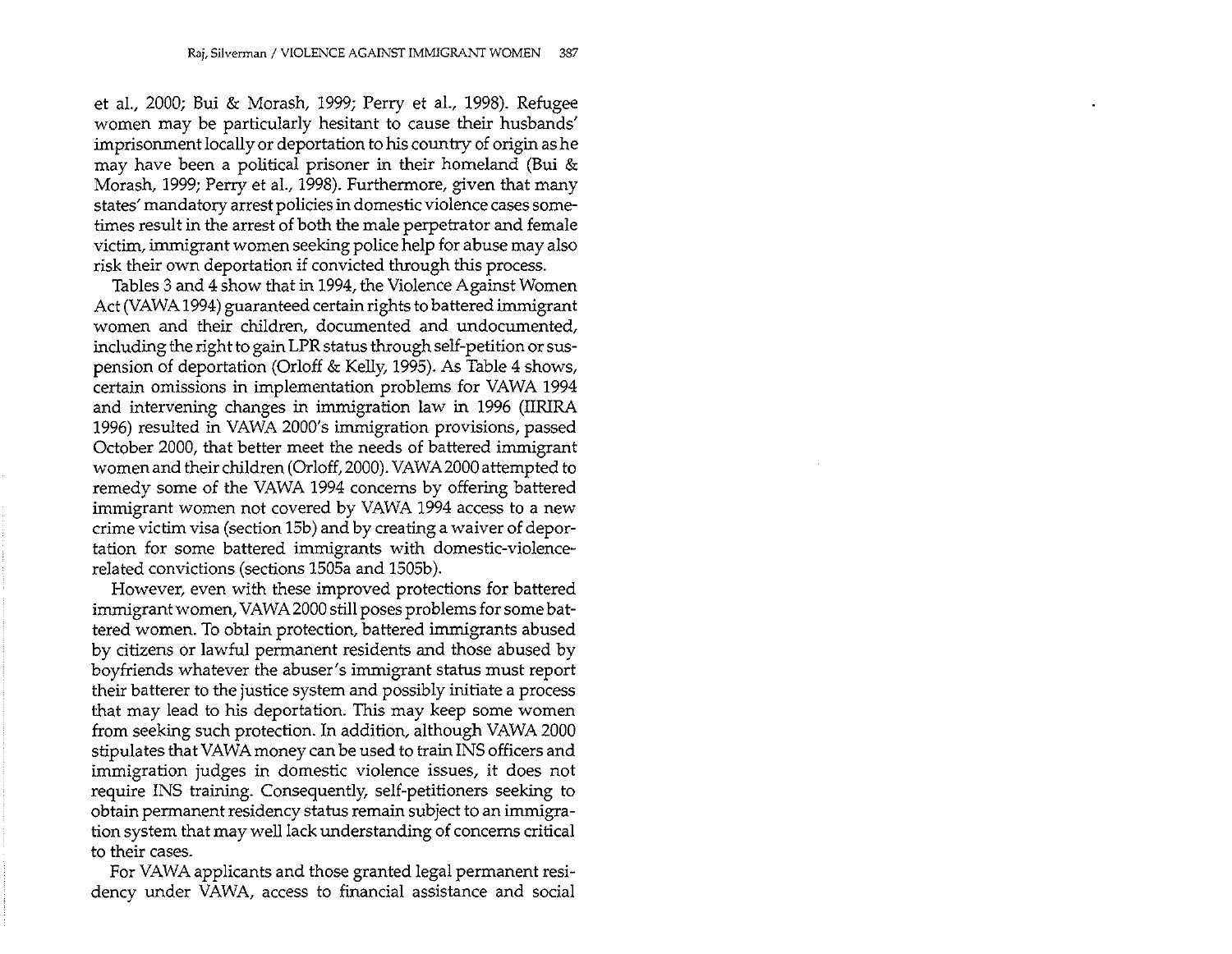#### TABLE4

J.

 $\bullet$ 

Rights Guaranteed to Battered hnmigrant Women Under the Violence Against Women Act (VAWA) of 1994, Selected Omissions, and Implementation Problems With VAWA 1994 in Part Due to Subsequent Legislation and Adjustments Made Under VAWA 2000 to Correct for VAWA 1994 Omissions and Implementation Problems<sup>a</sup>

| <b>Related Relief Provided</b><br>by VAWA 2000                                                                                                                                                                                                                                                                                                                                                                                                                                                                                                                                                                                                                                                                                                                                                                                                                                                                                                                                                                                                                                                                                                                                                                                                                                                                    |
|-------------------------------------------------------------------------------------------------------------------------------------------------------------------------------------------------------------------------------------------------------------------------------------------------------------------------------------------------------------------------------------------------------------------------------------------------------------------------------------------------------------------------------------------------------------------------------------------------------------------------------------------------------------------------------------------------------------------------------------------------------------------------------------------------------------------------------------------------------------------------------------------------------------------------------------------------------------------------------------------------------------------------------------------------------------------------------------------------------------------------------------------------------------------------------------------------------------------------------------------------------------------------------------------------------------------|
| Spouses and children of citizen or legal permanent resident U.S.<br>government employees or members of the military residing<br>abroad can now file for VAWA protection from abroad, as can<br>any immigrant abused in the United States.<br>• Spouses and children of citizens or legal permanent residents may<br>now self-petition if within 2 years of divorce from abuser and/or<br>if abuser's loss of immigrant status is connected to abuse. They<br>may also self-petition if filed within 2 years of death of U.S.<br>citizen abuser.<br>Changes in abuser's citizenship or immigrant status will either<br>have a positive effect or no effect on VAWA self-petitioning,<br>including deportation of immigrant and death of citizen spouses.<br>• In deciding whether a self-petitioner has "good moral character,"<br>the attorney general may find that an act or conviction connected<br>to abuse will not prevent the Immigration and Naturalization<br>Services or an immigration judge from finding "good moral<br>character."<br>• Protection provided to documented and undocumented women<br>not legally married to their abusers, provided that a law<br>enforcement official certifies that the applicant has been helpful,<br>will be helpful, or is likely to be helpful investigating or |
|                                                                                                                                                                                                                                                                                                                                                                                                                                                                                                                                                                                                                                                                                                                                                                                                                                                                                                                                                                                                                                                                                                                                                                                                                                                                                                                   |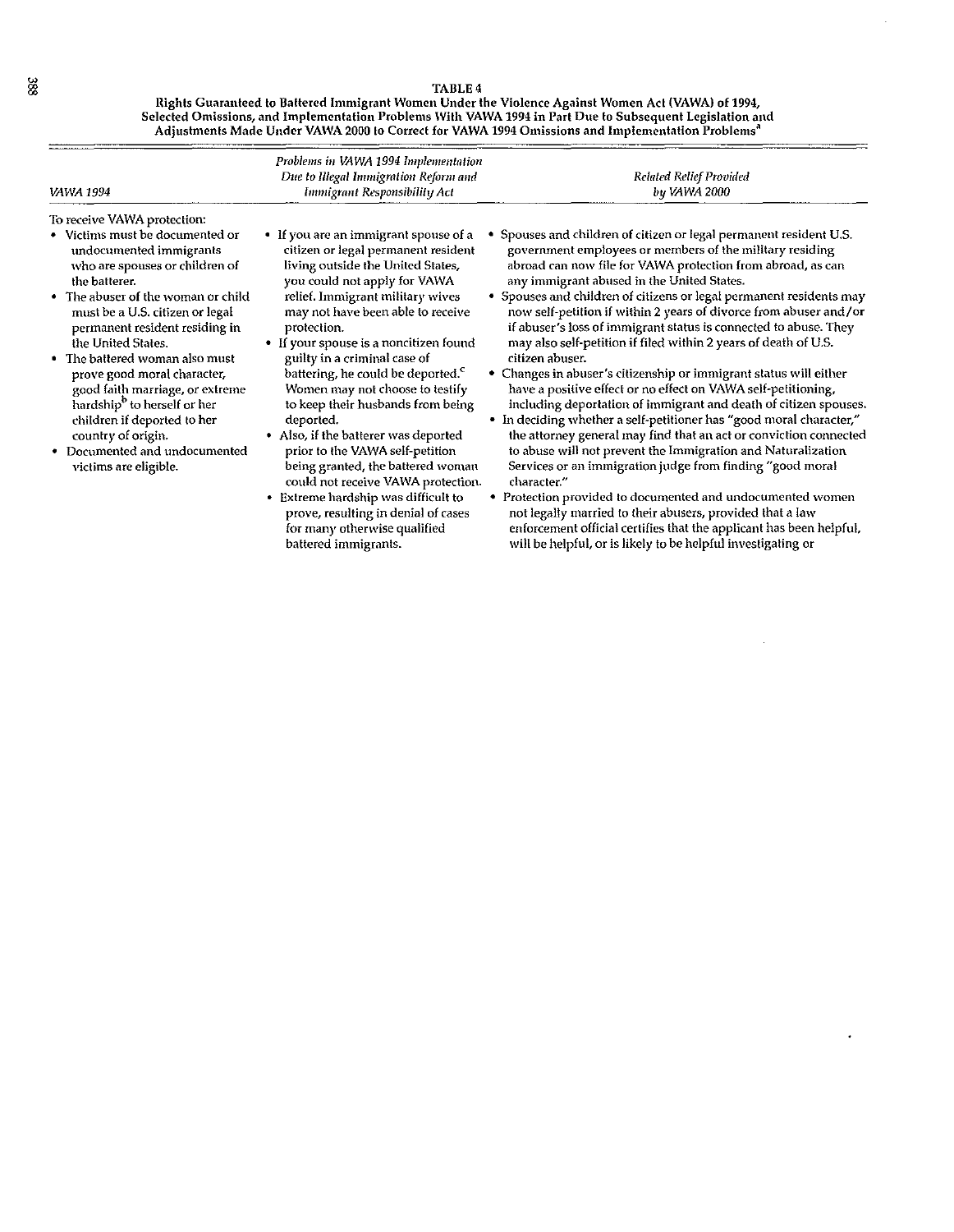Rights once VAWA is granted

- Women and her children younger than age 21 can become lawful permanent residents through self-petition or suspension of deportation.
- Women and her children younger than age 21 can obtain public benefits.
- visas and begin spousal removal proceedings. If this occurs before an • immigration judge or Immigration and Naturalization Services finds the partner as an abuser, the battered woman can be placed in removal proceedings and can be required to file for VAWA relief there.
- Protection for women not married to their partners is not provided.
- If child is or becomes older than 21, they are not protected and are reliant on the permanent resident or citizen (batterer) to file the papenvork.
- To obtain lawful permanent residency status (green cards), the \voman must return to nation of origin to get permanent residency status. Some immigrants may experience hardship in country of origin due to stigmatization of abuse or divorce or lack of knowledge of the language or legal systems in the country of origin in situation of early life immigration.

• Abusers can revoke family-based prosecuting the abuser; used only if the victim can prove substantial physical or mental injury.

> Protection provided to abused women regardless of whether they are documented.

- Children younger than age 21 at the time of petitioning may still receive their green card through their mother even if they turn 21 prior to green card acquisition.
- Battered immigrant women and their children are not required to return to country of origin to obtain permanent residency.
- Battered immigrant women can also file motions to reopen their immigration case up to 1 year beyond the 90-day limit required by current immigration law.
- $\bullet$ In addition, abuse victims divorced from U.S. citizens can now be naturalized after 3 years of permanent residence rather than the 5 required under current immigration la\v.
- VAWA protection can now be used for cancellation of removal proceedings in situations where the spouse is married to a bigamist. Once awarded cancellation, the spouse and/or her eligible children can be granted parole to protect them while family-based visa petition is pending.

(continued)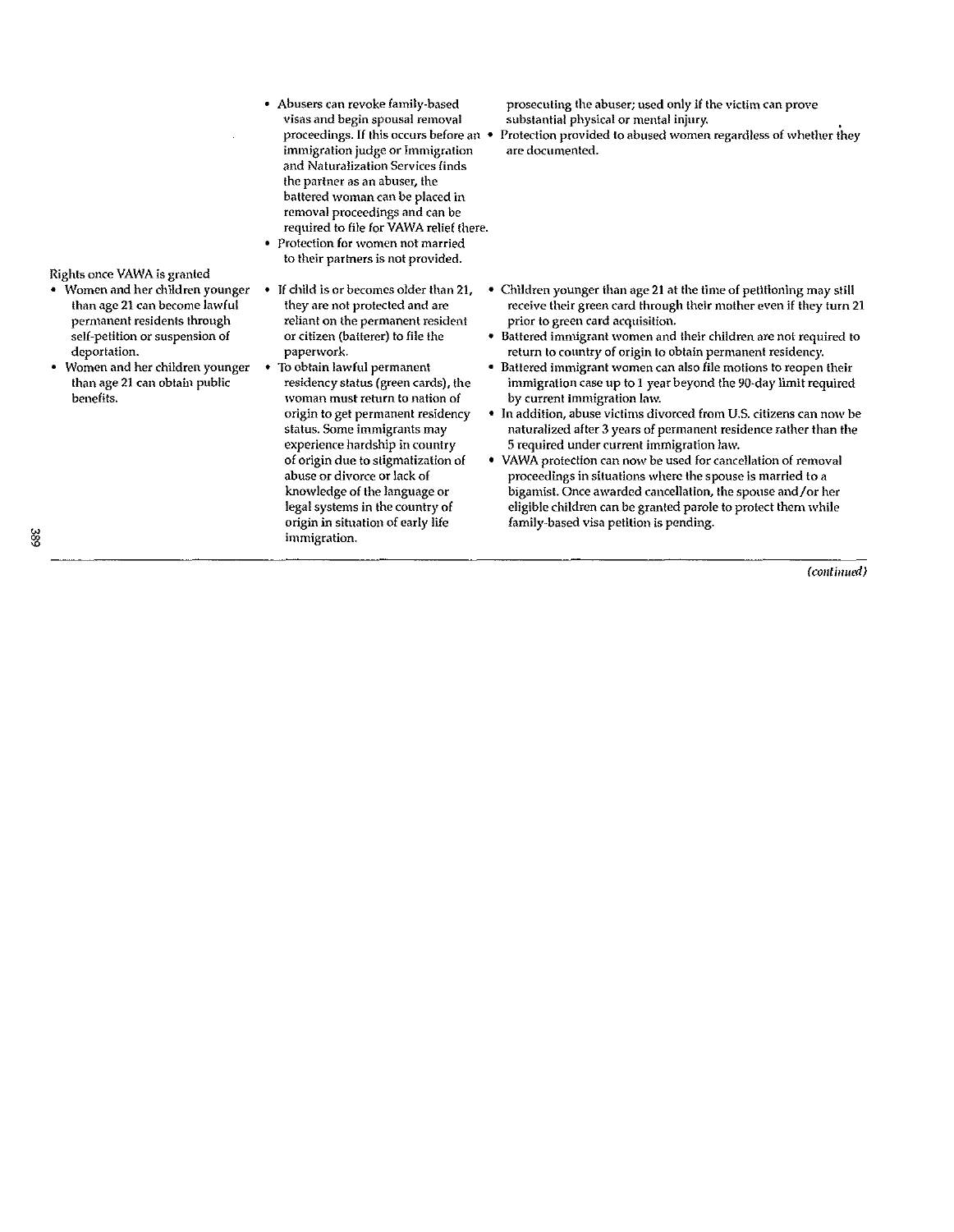TABLE 4 Continued

| VAWA 1994                                                                                                     | Problems in VAWA 1994 Implementation<br>Due to Illegal Immigration Reform and<br>Immigrant Responsibility Act                                        | <b>Related Relief Provided</b><br>by VAWA 2000                                                                                                                                                                                                                                                                                                                                                                                                                                                                                                                                                                                                                                                                                                                                                                                                                                                                                                                                   |
|---------------------------------------------------------------------------------------------------------------|------------------------------------------------------------------------------------------------------------------------------------------------------|----------------------------------------------------------------------------------------------------------------------------------------------------------------------------------------------------------------------------------------------------------------------------------------------------------------------------------------------------------------------------------------------------------------------------------------------------------------------------------------------------------------------------------------------------------------------------------------------------------------------------------------------------------------------------------------------------------------------------------------------------------------------------------------------------------------------------------------------------------------------------------------------------------------------------------------------------------------------------------|
| Rights once VAWA is granted<br>• Woman and her children younger<br>than age 21 can obtain public<br>benefits. | • Immigration law can define people<br>obtaining public benefits as public<br>charges; public charges can be<br>denied lawful permanent residency. • | • Public benefits authorized under VAWA cannot be considered by<br>the Immigration and Naturalization Services or consular officials<br>when making a public charge determination.<br>Revocation of current prohibition on remarriage allows battered<br>immigrant to remarry prior to green card acquisition once<br>VAWA self-petitions are approved.<br>• Spouses and children of applicants for the Nicaraguan and Central<br>American Relief Act, the Haitian Refugee Immigration Fairness<br>Act, and the Cuban Adjustment Act can now self-petition for<br>relief without children living with the applicant at the time of<br>filing.<br>• VAWA and other domestic violence funds may be used to provide<br>legal and social services for battered immigrant women,<br>including VAWA-related immigration services.<br>• STOP funding may be used to train Immigration and Naturaliza-<br>tion Services officers and immigration judges in intimate partner<br>violence. |

a. For a full description of the immigration provisions contained in VAWA 2000, contact the Immigrant Women's Program of the NOW Legal Defense and Education Fund at (202) 326-0040.

 $\ddot{\phantom{0}}$ 

b. Extreme hardship \vould not have to occur in the country of origin.

c. Some legal permanent resident abusers could seek cancellation to avoid deportation.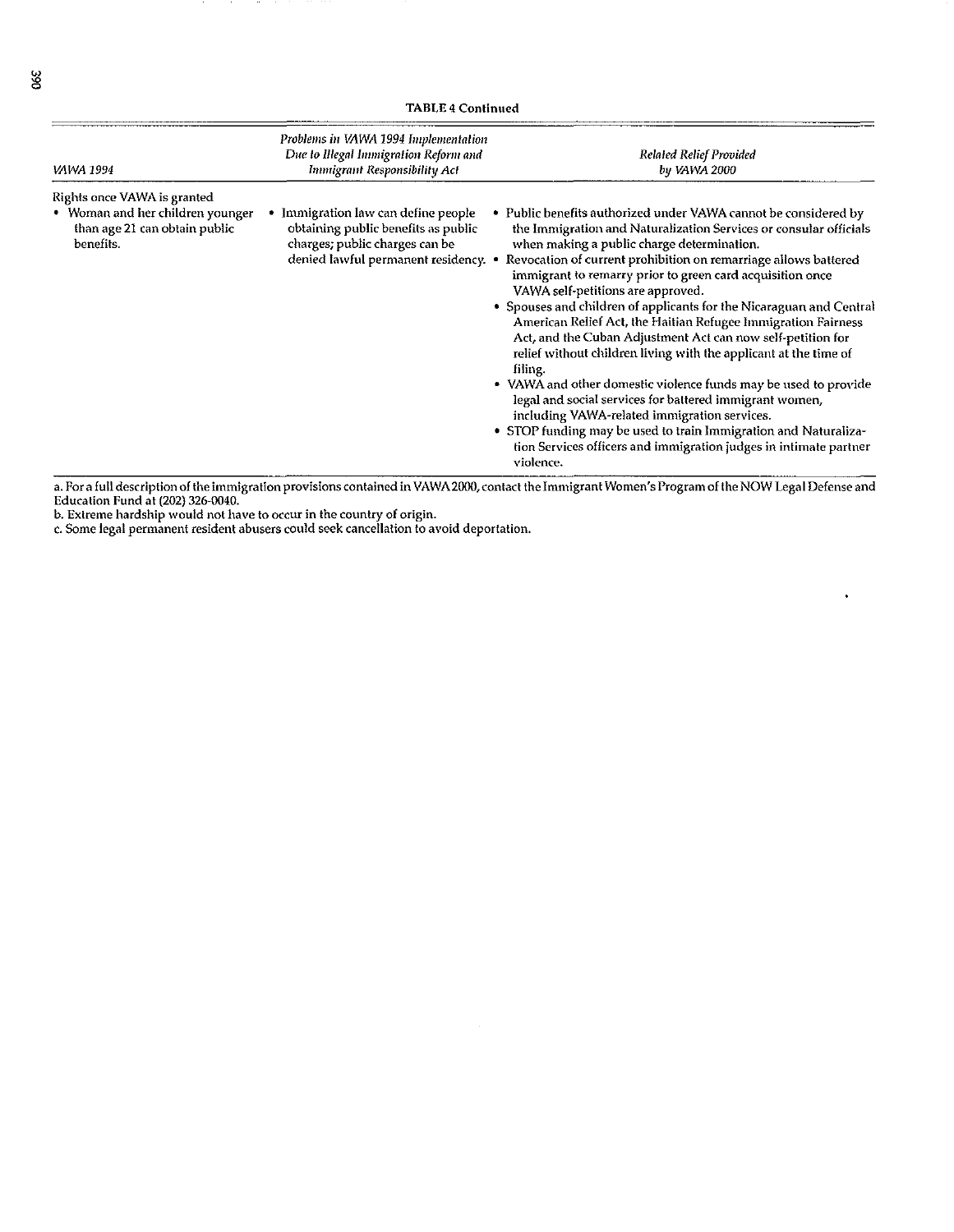welfare services may remain barred by other laws. Although the Personal Responsibility and Work Opportunity Reconciliation Act of 1996 (PRWORA) and the Illegal Immigration Reform and Immigrant Responsibility Act of 1996 allow both documented and undocumented immigrants battered by U.S. citizen or LPR spouses some rights to these public benefits once they have filed a VAWA case or a family-based visa petition, eligibility may depend on when they first entered the United States, whether they can prove that their need for benefits is related to the abuse, and in the case of food stamps or social security benefits, whether they or their spouse (if they are still married) has 10 years of work credit. Fortunately, the Illegal Immigration Reform and Immigration Responsibility Act of 1996 exempted battered immigrants from deeming rules, so the battered spouse is no longer deemed to have access to the abuser's income and resources, facilitating her ability to receive aid.

Immigrants in all states as a matter of federal law are legally entitled to crisis counseling, police intervention, assistance from child protective services, shelter and transitional housing for up to 2 years, treatment for mental illness or substance abuse, and other social and health assistance without having to provide verification of immigrant status (Orloff, 1999). In addition, although 1997 federal legal services corporations appropriations legislation allows women to have lawyers trained in domestic violence to assist them in domestic violence cases regardless of immigrant status, this legislation is limited to persons abused by their spouses or parents. Immigrant women battered by their boyfriends cannot receive legal services corporation-funded assistance under this provision. Unfortunately, despite the valiant efforts of violence against women and immigrants' rights policy advocates, anti-immigrant U.S. laws remain that may continue to prevent battered immigrant women from receiving the full range of assistance they need and constrain their options regarding leaving abusive husbands.

# **CONCLUSION AND IMPLICATIONS**

Although the present body of research on battered immigrant women is limited in terms of number of studies, diversity of populations examined, and methodologies employed, a review of this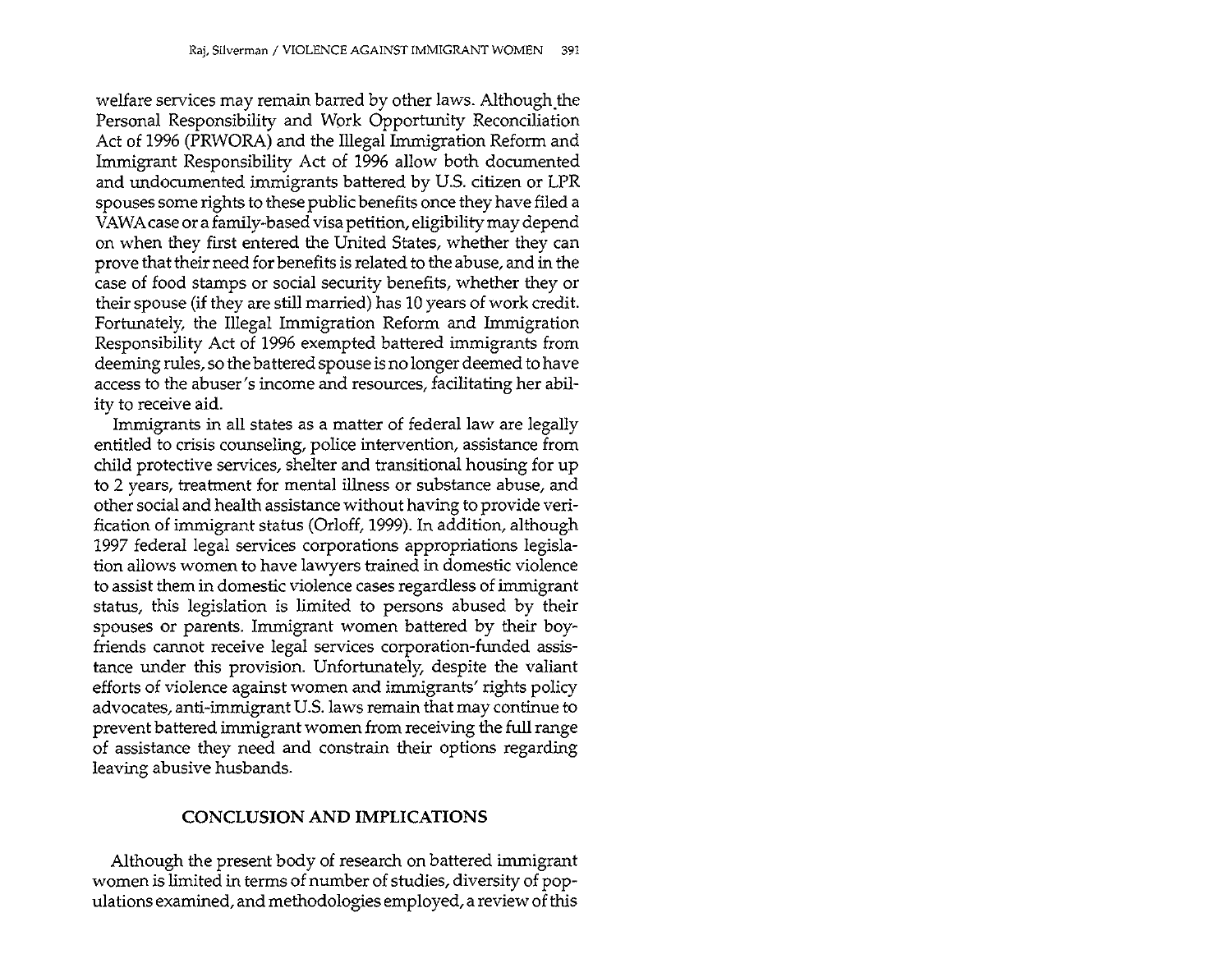work clearly indicates that a broad range of factors related to culture, context, and legal immigration status increase immigrant women's vulnerability to IPV. These factors are consciously used by batterers to maintain control over immigrant women. Finally, these same concerns also prevent immigrant women from seeking help to protect themselves and their children from violence in the home. Research findings have important implications for efforts of practitioners and policy makers working to protect battered immigrant women and for IPV researchers working with immigrant populations.

# **PRACTICE**

Where resources permit, culture- and language-specific IPV service programs targeting single immigrant populations should be implemented. Such programs can be more easily incorporated into a community- and culturally based service network and hence may more effectively reach those needing services. However, as this is not possible in many regions, IPV programs serving the general community must develop alliances with culturally specific service agencies, organizations, and/ or community leaders from diverse immigrant communities. Staff members from immigrant community-based organizations and mainstream domestic violence organizations should engage in cross-training, sharing expertise, and developing formal plans for collaboration to serve immigrant communities. These alliances provide a context for the collaborative development of outreach and education strategies, access to translators trained in IPV, and development of protocols and materials to provide culturally tailored services to the major communities in their area. All such programs should also provide referrals to lawyers and advocates with knowledge of battered immigrant women's legal rights in the areas of immigration, family, criminal, and benefits law.2

Battered immigrant women who choose to seek support most often turn to their local communities. As we have discussed, the messages women frequently encounter when seeking such support do not assist them in increasing their safety. For this reason, community education is necessary to better meet the needs of immigrant battered women. Such educational outreach efforts should include objectives of increasing community awareness of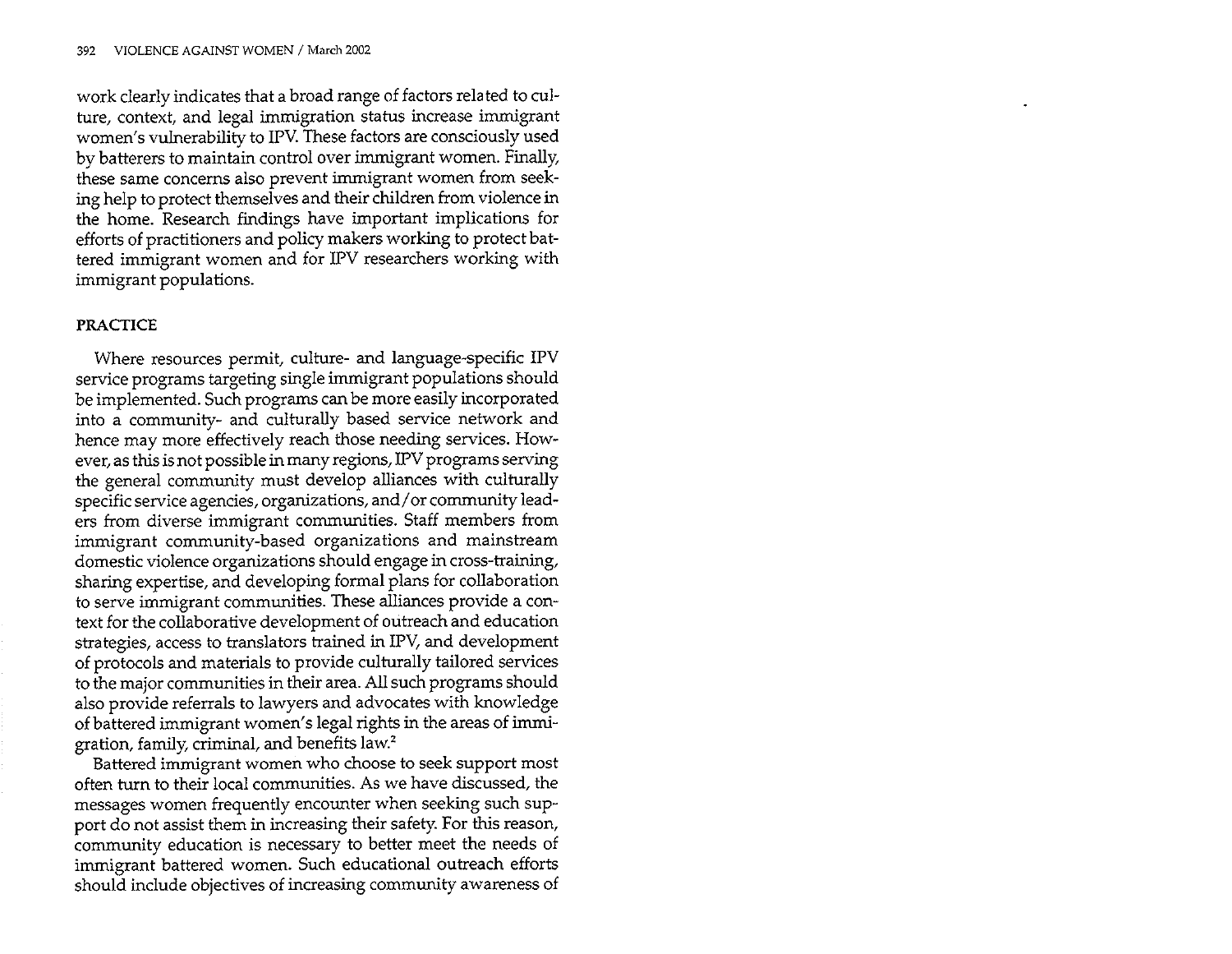IPY (e.g., forms of abuse, prevalence in the community, and consequences for victims), legal protections for victims, legal consequences for perpetrators, and support available for victims and their children. Community-based organizations and community leaders in particular should be encouraged to participate in such training as they are commonly approached by those in need. Furthermore, these agencies/individuals should be encouraged to subsequently develop culturally tailored IPV outreach/ education efforts.' Training presented by knowledgeable community members may be more likely to impact community norms regarding IPV and encourage victim help seeking by reducing fears of stigmatization. Receptivity to these messages may also be enhanced by the source being internal to the community, minimizing common reactions that the information presented is based on "Western ideology" and that the messages are not relevant to their community.

#### RESEARCH

Larger scale research designs incorporating both qualitative and quantitative approaches are needed to examine the role of immigration-related stressors (e.g., cross-cultural gender role ideology conflicts, economic instability, and racism/xenophobia) on IPV against diverse populations of immigrant women. Such studies should also investigate how batterers of immigrant women use the context of immigration (e.g., isolation and experiences of racism/ xenophobia) and immigration laws to perpetrate abuse of women and their children and how both men and women of diverse immigrant cultures understand, define, and view violence and abuse in families. Furthermore, research is needed to identify immigrant-related resiliency as well as risk factors for IPV to better build on community strengths for IPV service programs for immigrants. Lastly, because many battered immigrant women may not view divorce or separation as an option, we must also investigate tactics for survival and child protection used by women who have remained with abusive partners.

Research should be conducted employing representative immigrant samples to better describe the prevalence of IPV in immigrant communities and IPV-related morbidity and mortality. This research will require that studies both within and across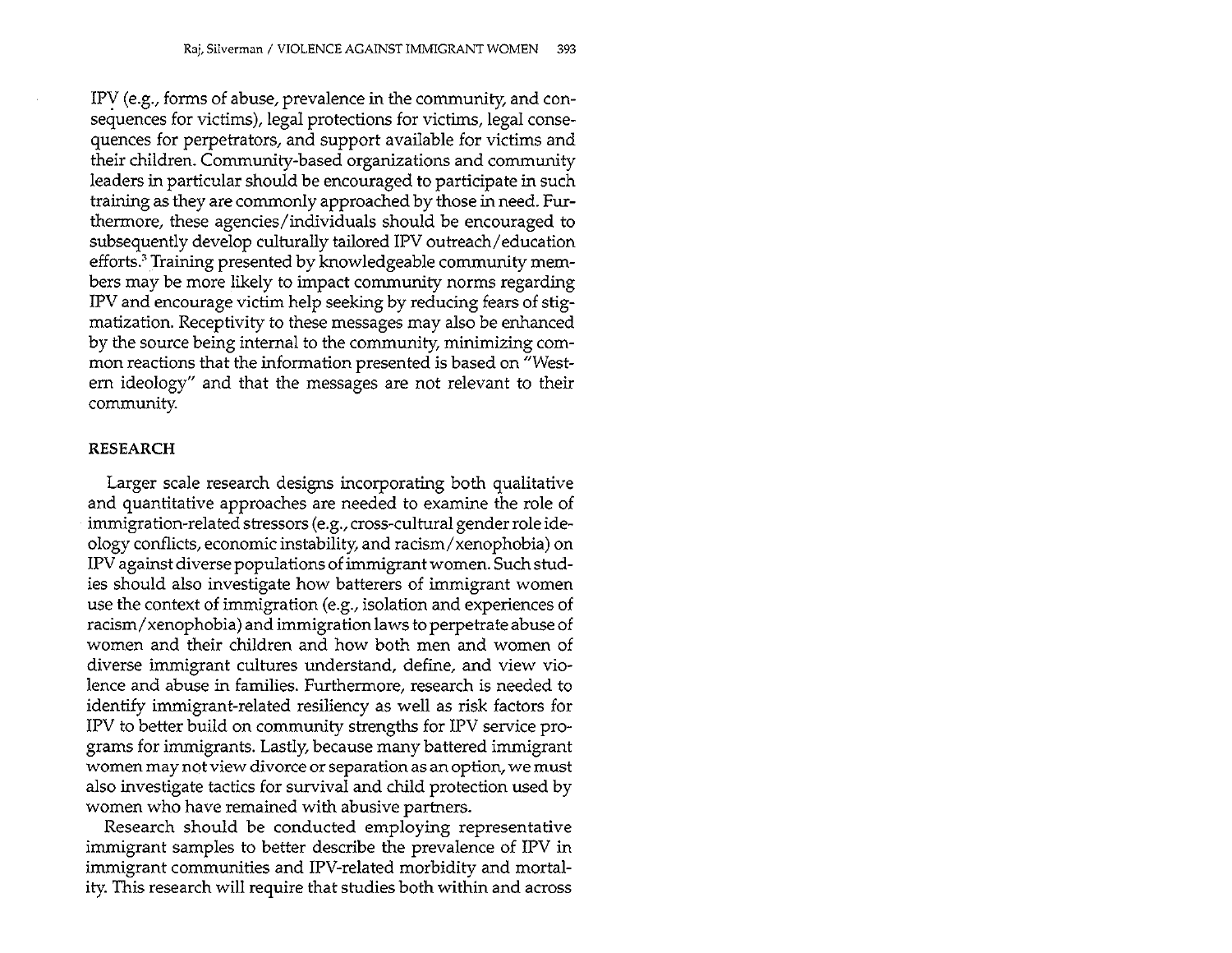immigrant populations be conducted to better understand issues within and across immigrant communities. Implications of such work must be presented in a culturally competent manner so as not to stigmatize particular immigrant groups or cultures but rather to guide resource allocations for and inform design of culturally competent IPV services and to direct and support necessary policy reforms.

#### **POLICY**

Given the pervasiveness ofIPV against immigrant women, INS officers, immigration judges, and state court judges must be required to receive training in IPV. Providing funds for such training is an important contribution of existing VAWAlegislation, but until such training is mandated for all INS officials, battered immigrant women will continue to be denied rights and options provided under these laws that so many have worked so tirelessly to see passed. Finally, battered immigrants who qualify for immigration benefits under VAWA 1994 or VAWA 2000 and battered immigrant legal permanent residents must be able to access the full range of public benefits they need to help them leave their abusers regardless of their state of residence.

In closing, it is important to remind all who work with battered women and immigrant communities that we must do what is necessary to improve the lives of battered immigrant women and their children. Members of immigrant communities, battered women's advocates, researchers, policy makers, and most importantly, battered immigrant women must collaborate in designing these efforts.

#### **NOTES**

**1. A recent study with South Asian immigrant women who had been married in India revealed no difference in intimate partner violence (IPV) prevalence between women in arranged marriages and those in self-chosen marriages. These findings, consistent with other studies (e.g., Dutton, Orloff, & Hass, 2000), suggest that being in a marriage with differential immigrant status rather than being in an arranged marriage may make South Asian women more vulnerable to IPV (Raj, 2001).** 

**2. To locate groups with this expertise in your area, contact the National Network on Behalf of Battered Immigrant Women, cochaired by the Immigrant Women Program of the**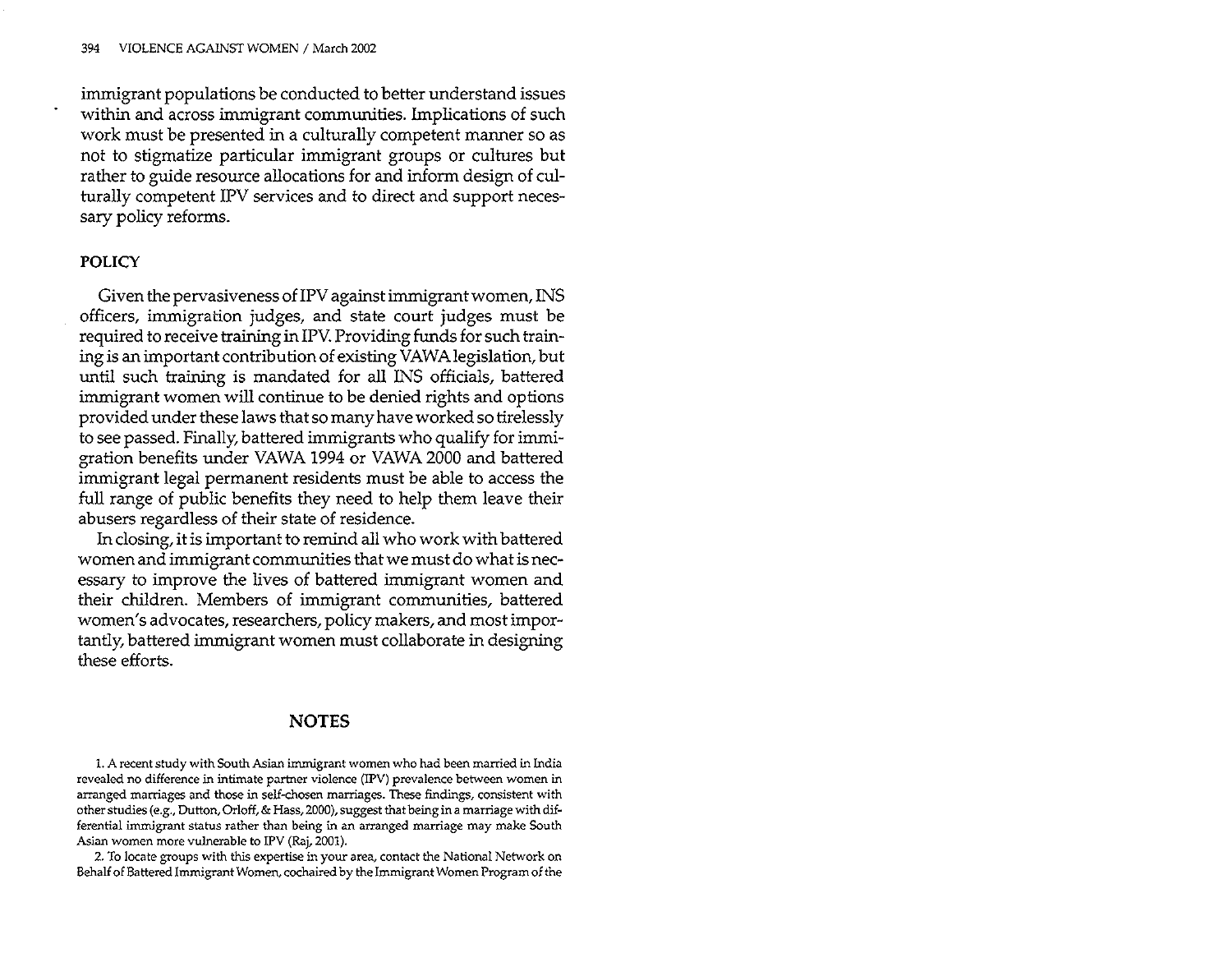National Organization for Women (NOW) Legal Defense and Education Fund (202-326-0040), the Family Violence Prevention Fund (415-252-8900), and the National Immigration Project of the National Immigration Project of the National Lawyer's Guild (617-227-9727, Ext. 2).

3. Programs across the country have developed immigrant-population-specific materials to support such efforts. To obtain these materials, contact the National Network on Behalf of Battered Women on the Web at http:/ /endabuse.org/programs/display.php3?DocID=115.

#### REFERENCES

- Abraham, M. (1998). Speaking the unspeakable: Marital violence against South Asian immigrant women in the United States. *Indian Journal of Gender Studies, 5,* 215-241.
- Abraham, M. (1999). Sexual abuse in South Asian immigrant marriages. *Violence Against Women, 5,* 591-618. ·
- Abraham, M. (2000). Isolation as a form of marital violence: The South Asian immigrant experience. *Journal of Social Distress and the Homeless, 9,* 221-236.
- Anderson, M. J. (1993). License to abuse: The impact of conditional status on female immigrants. *Yale Law Journal,* 102, 1401-1430.
- Ayyub, R. (2000). Domestic violence in the South Asian Muslim immigrant population in the United States. *Journal of Social Distress and the Homeless,* 9, 237-248.
- Bauer, H. M., Rodriguez, M.A., Quiroga, S.S., & Flores-Ortiz, Y. G. (2000). Barriers to health care for abused Latina and Asian immigrant women. *Journal of Health Care for the Poor and Underseroed, 11,* 33-44.
- Bhaumik, M. (1988). *A study of wife abuse in two cultures: The American and the Asian American.* Unpublished doctoral dissertation, University of Southern California, Los Angeles.
- Bui, H. N., & Morash, M. (1999). Domestic violence in the Vietnamese immigrant community: An exploratory study. *Violence Against Women,* 5, 769-795.
- Chin, K. (1994). Out of town brides: International marriage and wife abuse among Chinese immigrants. *Journal of Comparative Family Studies, 25,* 53-69.
- Chow, E.N.L. (1989). The feminist movement: Where are all the Asian American women? In Asian Women United of California (Ed.), *Making waves* (pp. 362-377). Boston: Beacon.
- Dasgupta, S. D. (2000). Changing the course: An overview of domestic violence in the South Asian community in the United States. *Journal of Social Distress and the Homeless,*  9, 173-185.
- Dasgupta, S. D., & Warrier, S. {1996). In the footsteps of Arundati: Asian Indian women's experience of domestic violence in the U.S. *Violence Against Women,* 2, 238-259.
- Davila, Y. R., & Brackley, M. H. (1999). Mexican and Mexican American women in a battered women's shelter: Barriers to condom negotiation for *HNI* AIDS prevention. *Issues in Mental Health Nursing,* 20, 333-344.
- Dutton, M., Orloff, L. E., & Hass, G. A. (2000). Characteristics of help-seeking behaviors, resources, and service needs of battered immigrant Latinas: Legal and policy implications. *Georgetown Journal on Poverty Law and Policy,* 7, 245-305.
- Frye, V., Wilt, S., & Schomberg, D. (2000). *Female homicide in New York City:* 1990-1997. Retrieved August 18, 2001, from www.ci.nyc.ny.us/html/doh/pdf/ip/female97.pdf
- George, M. S., & Rahangdale, L. (1999). Domestic violence and South Asian women. *North Carolina Medical Journal, 60,* 157-159.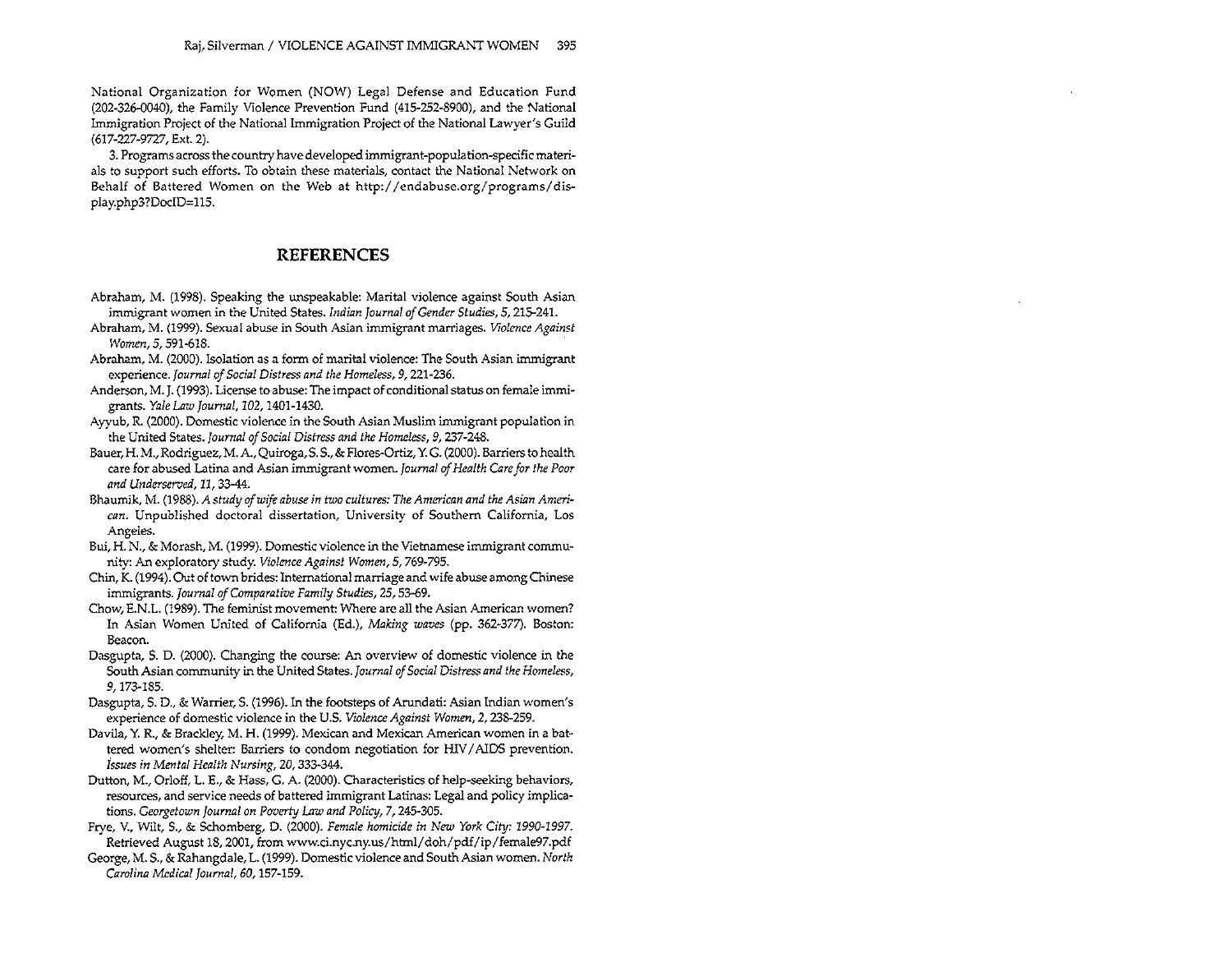- Gondolf, E. W., Fisher, E., & McFerron, J. R. (1988). Racial differences among shelter residents: A comparison of Anglo, Black, and Hispanic battered women. *Journal of Family Violence, 3,* 39-51.
- Haile-Marium, T., & Smith, J. (1999). Domestic violence against women in the international community. *Emergency Medicine Clinics of North America, 17,* 617-630.
- Hass, G. A., Dutton, M. A., & Orloff, L. E. (2000). Lifetime prevalence of violence against Latina immigrants: Legal and policy implications. *International Review of Victimology*, 7, 93-113.
- Heise, L., Ellsberg, M., & Gottmoeller, M. (1999). *Ending violence against women* (Population Reports, Series L, No. 11). Baltimore: Johns Hopkins University School of Public Health, Population Information Program.
- Huisman, K. A. (1996). Wife battering in Asian American communities: Identifying the service needs of an overlooked segment of the U.S. population. *Violence Against Women,* 2, 260-283.
- Immigration and Naturalization Services. (1997). *Immigration in Fiscal Year 1995* (Report No. 6). Washington, DC: Author.
- Jagannathan, P. (1996, April). Caring for the caregivers: NAWHO's pioneering report outlines the unique health needs of South Asian women. Retrieved August 18, 2001, from www.umiacs.umd.edu/sahealth.html
- Jang, D., Lee, D., & Morelo-Frosch, R. (1990). Domestic violence in the immigrant and refugee community: Responding to the needs of immigrant women. *Response,* 13(4), 2-7.
- Krishnan, S. P., Baid-Amin, M., Gilbert, L., El-Bassel, N., & Waters, A. (1998). Lifting the veil of secrecy-Domestic violence against South Asian women. In S. Dasgupta {Ed.), A *patchwork shawl: Chronicles of South Asian women in America* (pp. 145-169). New Brunswick, NJ: Rutgers University Press.
- Krishnan, S. P., Hilbert, J.C., Vanleeuwen, D., & Kolia, R. (1997). Documenting domestic violence among ethnically diverse populations: Results from a preliminary study. *Family and Community Health,* 20, 32-48.
- Kulwicki, A. D., & Miller, J. (1999). Domestic violence in the Arab American population: Transforming environmental conditions through community education. *Issues in Mental Health Nursing,* 20, 199-215.
- Mehotra, M. {1999). The social construction of wife abuse: Experiences of Asian Indian women in the United States. *Violence Against Women, 5,* 619-640.
- Merchant, M. (2000). A comparative study of agencies assisting domestic violence victims: Does the South Asian community have special needs. *Journal of Social Distress and the Homeless, 9,* 249-259.
- Miles Foundation. (2000). *Domestic violence in the inilitary: Facts and statistics.* Retrieved September 14, 2001, from http:/ /pages.cthome.net/milesfdn
- Morash, M., Bui, M., & Santiago, A. (2000). Gender specific ideology of domestic violence in Mexican origin families. *International Review of Victimology, 1, 67-91*.
- Moghissi, H., & Goodman, M. J. (1999). "Cultures of violence" and diaspora: Dislocation and gendered conflict in Iranian-Canadian communities. *Humanity and Society, 23,*  291-318.
- Nary an, U. (1995). "Male-order" brides: Immigrant women, domestic violence, and immigration law. *Hypatia, 10,* 104-119.
- Orloff, L. E. (1999). Access to public benefits for battered immigrant women and children [Special issue]. *Journal of Poverty Law and Policy Clearinghouse Review, 237.*
- Orloff, L. E. (2000). *Statement of* NOW *Legal Defense and Education Fund in supportofHR3083. The Battered Immigrant Women's Protection Act of 1999.* Retrieved August 18, 2001, from www.house.gov/judiciary/orlo0720.htm
- Orloff, L. E., Jang, D., & Klein, C. (1995). With no place to tum: Improving legal advocacy for battered immigrant women. *Family Law Quarterly*, 29, 313-329.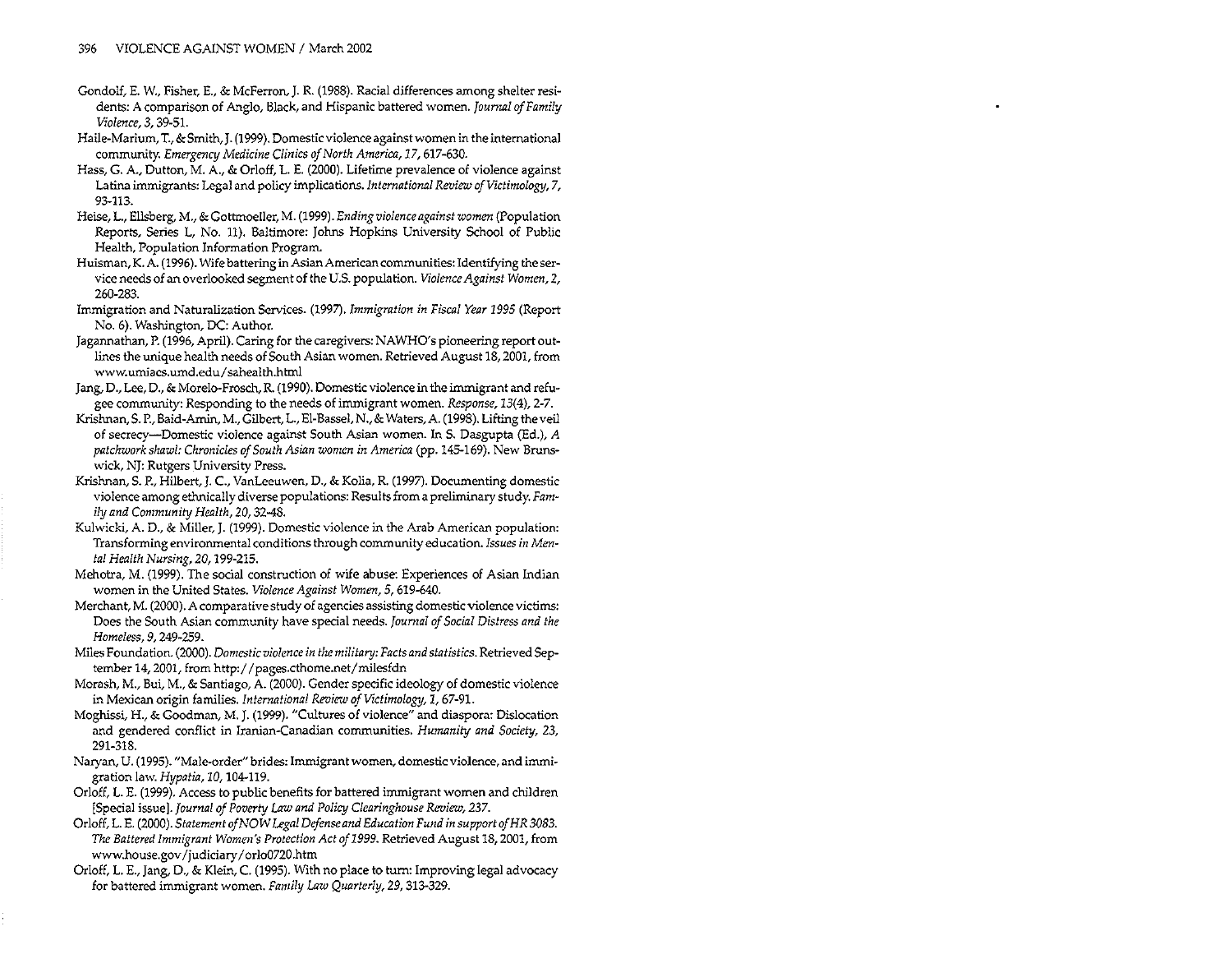- Orloff, L. E., & Kelly, N. (1995). *A* look at the Violence Against Women Act and genderrelated asylum. *Violence Against Women, 1,* 380-400.
- Perilla,]., Bakeman, R., & Norris, K. (1994). Culture and domestic violence: The ecology of abused Latinas. *Violence and Victims, 9,* 325-339.
- Perilla, J. L. (1999). Domestic violence as a human rights issue: The case of immigrant Latinos. *Hispanic Journal of Behavioral Sciences,* 21, 107-133.
- Perry, C. M., Shams, M., & Deleon, C. C. (1998). Voices from an Afghan community. *Journal of Cultural Diversity,5,* 127-131.
- Rae, K. L. (1988). Alienating sham marriages for tougher immigration penalties: Congress enacts the Marriage Fraud Act. *Pepperdine* Law *Review, 15,* 181-205.
- Raj, A. (2001). *South Asian women's health study.* Unpublished findings.
- Raj, A., & Silverman, J. (in press). Intimate partner violence against South Asian women residing in Greater Boston. *Journal of the American Medical Women's Association.*
- Rhee, S. (1997). Domestic violence in the Korean immigrant family. *Journal of Sociology and Social Welfare, 24,* 63-77.
- Rimonte, N. (1989). Domestic violence against Pacific Asians. In Asian Women United of California (Ed.), *Making waves* (pp. 327-337). Boston: Beacon.
- Rodriguez, R. (1995). Evaluation of the MCN domestic violence assessment form and pilot prevalence study. *Clinical Supplement of the Migrant Clinicians Network,* 1-2.
- Rodriguez, R. (1999). The power of the collective: Battered migrant farmworker women creating safe spaces. *Health Care for Women International, 20,* 417-426.
- Rumbaut, R. G. (1989). Portraits, patterns and predictors of the refugee adaptation process: Results and reflections from the !HARP panel study. In D Haines (Ed.), *Refugees as immigrants: Cambodians, Laotians, and Vietnamese in America* (pp. 144-175). Totowa, NJ: Rowman & Littlefield.
- Schaefer, J., Caetano, R, & Clark, C. L. (1998). Rates of intimate partner violence in the United States. *American Journal of Public Health, 88,* 1702-1704.
- Shupe, A. D., Stacey, W. A., & Hazlewood, L. R. (1937). *Violent men, violent couples: The dynamics of domestic violence.* Lexington, MA: Lexington Books.
- Silverman J. G., & Williamson, G. M. (1997). Social ecology and entitlements involved in battering by heterosexual college males: Contributions of family and peers. *Violence and Victims,* 12, 147-165.
- Song, Y. I. (1996). *Battered women in Korean immigrant families: The silent scream.* New York: Garland.
- Sorenson, S. B. (1996). Violence against women: Examining ethnic differences and commonalties. *Evaluation Review, 20,* 123-145.
- Supriya, K. E. (1996). Confessionals, testimonials: Women'sspeech in/ and contexts of violence. *Hypatia,* 11, 92-106.
- Tjaden, P., & Thoennes, N. (2000). *Extent, nature, and consequences of intimate partner violence: Findings from the National Violence Against Women Survey.* Washington, DC: Department of Justice, National Institute of Justice.
- Tran, C. G. (1997). *Qualitative analyses of domestic violence in Vietnamese refugee women.*  Unpublished manuscript.
- Tran, C. G., & Des Jardins, K. (2000). Domestic violence in Vietnamese refugee and Korean immigrant communities. In J. L. Chin (Ed.), *Relationships among Asian American women*  (pp. 71-96). Washington, DC: American Psychological Association.
- Tucker,]. A. (1989). Assimilation to the United States: A study of the adjustment of status and the Immigration Marriage Fraud Statutes. *Yale* Law *and Policy Review,* 7, 20-100.
- Yoshioka, M., Gilbert, L., El-Bassel, N., & Baig-Amin, M. (in press). Social support and disclosure of abuse: A comparison of African American, Hispanic, and South Asian battered women. *Journal of Family Violence.*